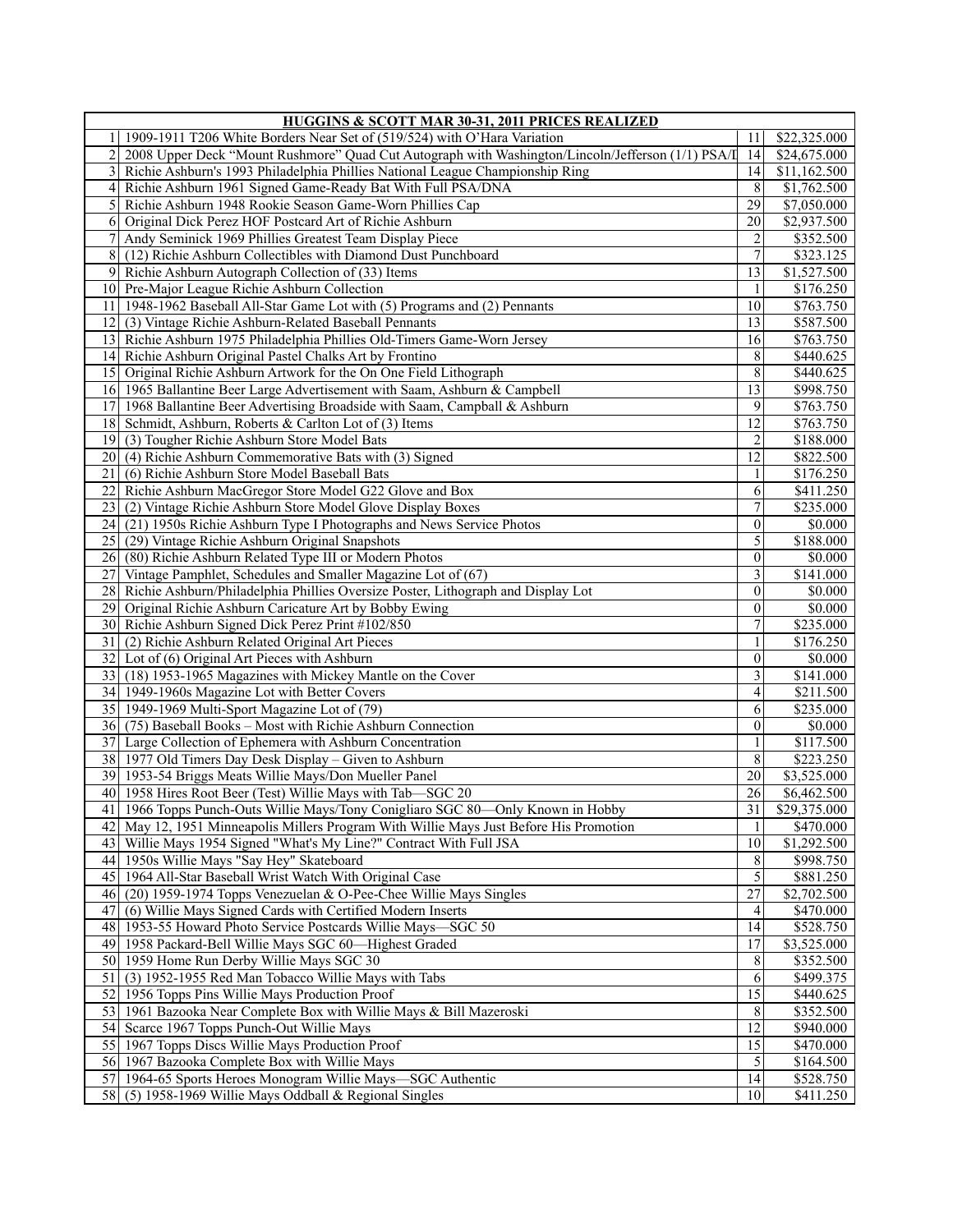| 59 (2) Circa 1950s Willie Mays Pins                                                            | 11               | \$270.250               |
|------------------------------------------------------------------------------------------------|------------------|-------------------------|
| 1951 New York Giants "News Pictorial" Team Photo Premium<br>60I                                | $\theta$         | \$0.000                 |
| 1954 World Series Game 1 Ticket Stub - "The Catch"<br>61                                       | 21               | \$763.750               |
| 1954 Willie Mays "Say Hey!" Baseball Game in Original Box With All Pieces<br>621               | 13               | \$352.500               |
| 63   1960s Willie Mays/Mickey Mantle Transogram Bat 'n' Balls in Original Retail Package       | $\theta$         | \$0.000                 |
| 64 1961-1962 All-Star Stationery Letterhead Set in Original Box                                | 4                | \$381.875               |
| 65 Willie Mays 1996 and 1997 Personal Christmas Cards                                          | 1                | \$117.500               |
| 66 1909-11 E90-1 American Caramel Joe Jackson—SGC Authentic                                    | 31               | \$5,287.500             |
| 67<br>1909-1911 T206 White Borders Sherry Magee (Magie) Error--PSA 3                           | 21               | \$21,150.000            |
| 1909-11 T206 White Borders Bill O'Hara Polar Bear (St. Louis) Variation--PSA 4 (MK)<br>68 I    | 12               | \$1,880.000             |
| 69 1909-11 T206 Ty Cobb Bat On Shoulder with Sovereign 350 Back-PSA 5                          | 15               | \$2,350.000             |
| 1909-11 T206 Polar Bear Ray Demmitt St. Louis-PSA Authentic<br>70I                             | 12               | \$940.000               |
| 71<br>1912 T202 Hassan Triple Folder Chance/Evers Makes a Safe Slide/Evers-PSA 6               | 12               | $\overline{$763.750}$   |
| (2) 1912 T202 Hassan Triple Folders-Both PSA 6<br>72                                           | 11               | \$646.250               |
| (4) 1912 T202 Hassan Triple Folder PSA 5 Graded Cards                                          | 10               |                         |
| 73                                                                                             |                  | \$528.750               |
| (8) 1912 T202 Hassan Triple Folder PSA Graded Singles<br>74I                                   | 12               | \$646.250               |
| 75 (4) 1911-1933 Ty Cobb Cards, Postcards & Blankets with (3) Graded                           | 13               | \$998.750               |
| 76 (7) 1941 Play Ball High-Grade Stars-All SGC 80-84                                           | 9                | \$763.750               |
| 77<br>(7) 1939-1951 Play Ball, Bowman & Topps Baseball Hall of Fame Singles-All Graded         | 10               | \$470.000               |
| 78 1952 Topps #311 Mickey Mantle Rookie PSA 7 (oc)                                             | 17               | \$15,275.000            |
| 79 1953 Topps #82 Mickey Mantle PSA 8                                                          | 15               | \$11,162.500            |
| 80 1955 Topps #123 Sandy Koufax Rookie PSA 8                                                   | 15               | \$2,820.000             |
| 81<br>(7) 1953 Bowman Color PSA Graded Stars with Musial                                       | 12               | \$763.750               |
| 82 1953 Topps #82 Mickey Mantle PSA 6                                                          | 16               | \$1,762.500             |
| 83 (7) 1952-1958 Topps Baseball Graded Hall of Famers with Mantle                              | 17               | \$998.750               |
| (29) 1952-1959 Topps New York Yankees Singles—All PSA<br>84                                    | 15               | \$1,410.000             |
| 85 1957 Topps #95 Mickey Mantle PSA 7                                                          | 13               | \$881.250               |
| 86 (9) High-Grade 1961 Topps Baseball All-Star Singles—All SGC 88-92                           | 14               | \$587.500               |
| 87<br>(16) 1962 & 1963 Topps Baseball Stars with Koufax & Mantle-All PSA or SGC                | 13               | \$763.750               |
| 88<br>(50) 1960-1969 Topps New York Yankees PSA Graded Cards with Mantle                       | 20               | \$1,527.500             |
| (190+) 1970-1982 Topps New York Yankees Cards-All PSA<br>89I                                   | 17               | \$881.250               |
| 1968 Topps #280 Mickey Mantle PSA 9<br>90I                                                     | 11               | \$1,410.000             |
| 91<br>1968 Topps Baseball #177 Ryan Rookie - PSA 8                                             | 16               | \$881.250               |
| 1968 Topps Baseball #247 Johnny Bench Rookie Card - PSA 9<br>92                                | 12               | \$940.000               |
| 93 1969 Topps #500 Mickey Mantle Yellow Letters (PSA 6) & White Letters (PSA 5)                | 20               | \$998.750               |
| 94 1941 Goudey Complete Set of (33) PSA Graded Cards--#5 on Registry                           | 17               | \$2,937.500             |
| 95 1955 Topps Baseball Complete Set of (206) Cards                                             | 11               | \$1,880.000             |
| 96 1956 Topps Baseball Complete Set of (340) Cards with (2) Variations                         | 21               | \$2,702.500             |
| 97<br>1957 Topps Baseball Complete Set of (407) With (11) SGC Graded                           | 26               | \$3,525.000             |
| 98<br>1958 Topps Baseball Complete Set of (494) With (10) SGC Graded                           | 24               | \$2,937.500             |
| 99 1959 Topps Baseball Complete Set of (572/572) Cards with Salesman Sample                    | 16               | \$2,115.000             |
| 100 1960 Topps Baseball Complete Set of (572/572)                                              | $\overline{13}$  | \$1,762.500             |
| 101   1961 Topps Baseball Complete Set of (587/587)                                            | 16               | $\overline{$}2,467.500$ |
| 102 1962 Topps Baseball Complete Set of (598) Cards with (8) SGC and (5) Variations            | 21               | \$2,937.500             |
| 103 Very Nice 1968 Topps Baseball Complete Set (598/598) with PSA 8 Bench RC, Mantle & Ryan RC | 28               | \$4,993.750             |
| 104 1954 Bowman Baseball Complete Set (225/225) with Ted Williams                              | 12               | \$822.500               |
| 105 1961 & 1963 Fleer Baseball Complete Sets                                                   | 13               | $\overline{$881.250}$   |
| 106 (9) 1963-1971 Oddball Baseball Sets with Fleer & Laughlin                                  | 22               | \$1,057.500             |
|                                                                                                |                  |                         |
| 107 1972 Topps Baseball Complete Set of (787) Cards                                            | 15               | \$1,175.000             |
| 108 1909-11 T206 White Borders Starter Set of (171) Cards                                      | 14               | \$4,112.500             |
| 109 (22) 1909-1911 Tobacco & Caramel Grab Bag with Mathewson and (2) Young                     | 32               | \$2,820.000             |
| 110 (43) 1909-11 T206 White Border Cards with (5) Graded and (3) Hall of Famers                | $\overline{9}$   | \$1,292.500             |
| 111 1916 BF2 Ferguson Bakery Ty Cobb Pennant                                                   | 20               | \$3,231.250             |
| 112 1916 BF2 Ferguson Bakery Walter Johnson Pennant                                            | 21               | \$1,997.500             |
| 113 (7) 1916 BF2 Ferguson Bakery Pennants with Hughie Jennings                                 | 18               | \$3,818.750             |
| 114 1953 Hunter Wieners John Yuhas/Lester Fusselman Panel-SGC 40                               | 13               | \$881.250               |
| 115 1954 Hunter Wieners Bill Posedel/Gerry Staley Panel SGC 40—Only Graded                     | 17               | \$2,467.500             |
| 116 1953-54 Briggs Meats James Busby                                                           | $\boldsymbol{0}$ | \$0.000                 |
| 117 1953-54 Briggs Meats Gil McDougald                                                         | $\vert 5 \vert$  | $\overline{$}211.500$   |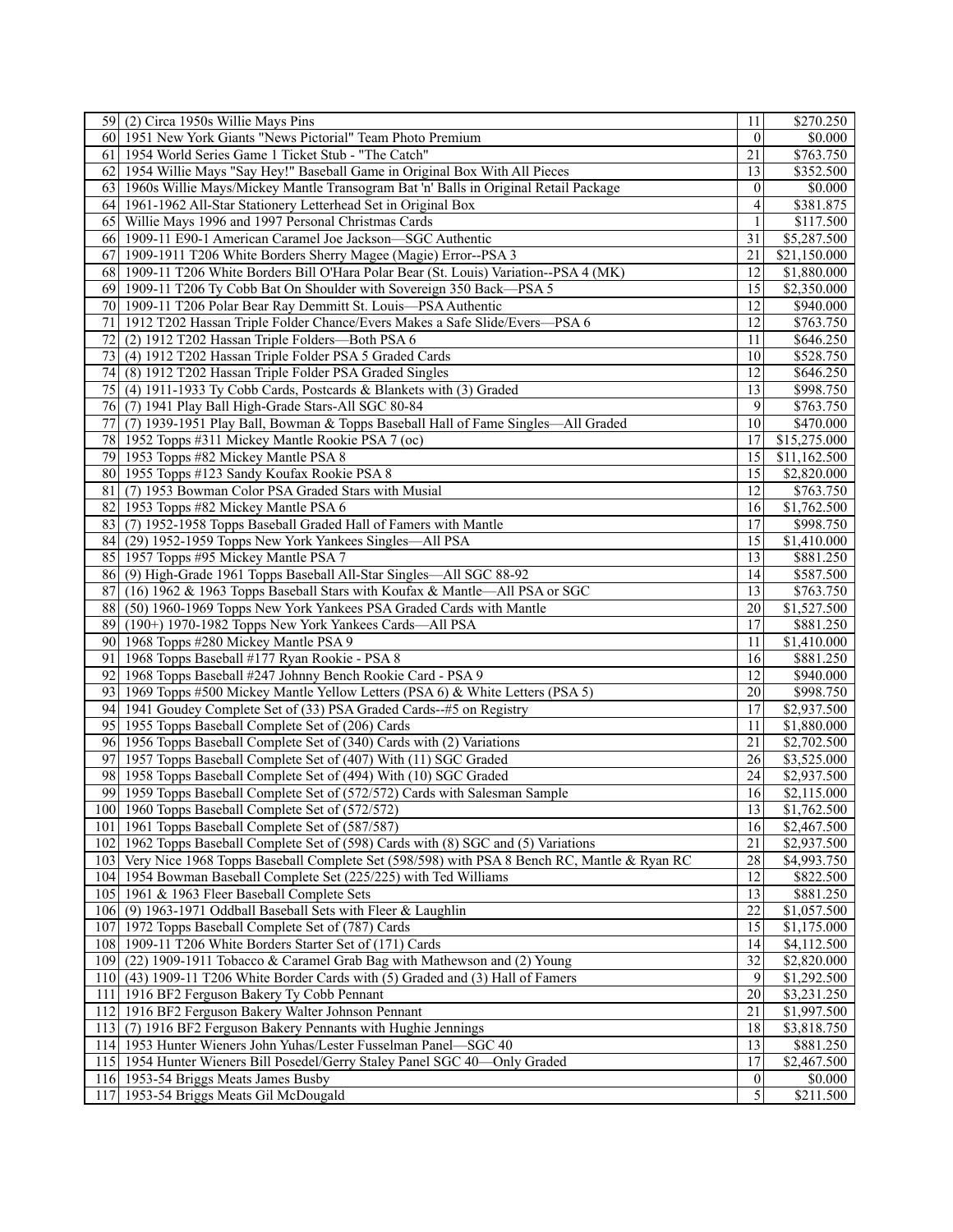| 118 1953-54 Briggs Meats Pete Runnels                                                                | $\boldsymbol{0}$ | \$0.000     |
|------------------------------------------------------------------------------------------------------|------------------|-------------|
| 119 1953-54 Briggs Meats Joe Tipton with Red Borders                                                 | $\theta$         | \$0.000     |
| 120 1953-54 Briggs Meats Mickey Vernon                                                               | 1                | \$176.250   |
| 121<br>1953-54 Briggs Meats Eddie Yost                                                               | $\overline{0}$   | \$0.000     |
| 122 1954 Esskay Meats Lou Kretlow with Orange Trim                                                   | 7                | \$258.500   |
| 123 1954 Esskay Meats Don Larsen                                                                     | 5                | \$223.250   |
| 124 (4) 1950s Orioles-Senators Regional Cards - All SGC Graded                                       | 5                | \$282.000   |
| 125 (3) 1950 Royal Desserts Complete Boxes with Spahn                                                | 12               | \$822.500   |
| 126 1950 Royal Desserts Near Set of (23/24) with (2) Albums                                          | 16               | \$763.750   |
| 127<br>(15) 1950-1963 Baseball Regional Cards with Kahn's, Sugardale and Royal Desserts              | $\overline{c}$   | \$188.000   |
| 128 1954 & 1955 Stahl-Meyer Carl Erskine Singles                                                     | 3                | \$199.750   |
| 129 (6) 1956 Kahn's Wieners Cincinnati Reds with Frank Robinson Rookie                               | $\overline{c}$   | \$188.000   |
| 130 (6) 1959 Kiwanis Club Baltimore Orioles SGC Graded Singles—Only Graded                           | 15               | \$998.750   |
| (360+) 1949-1955 Bowman Baseball Shoebox Collection<br>131                                           | 12               | \$1,057.500 |
|                                                                                                      | 20               |             |
| 132 (490+) 1954-1956 Topps/Bowman Baseball Collection with Many Stars                                |                  | \$1,762.500 |
| 133 (15) 1955 Topps Baseball Stars & Rookies with Clemente & Koufax Rookies                          | 21               | \$2,232.500 |
| 134 (125+) 1955-1963 Topps Baseball Singles with Many Stars and 1961 Display Box                     | 15               | \$1,527.500 |
| 135 (320+) 1959-1963 Topps, Fleer & Post Baseball Oddball Singles                                    | 16               | \$940.000   |
| 136 (46) 1979-2001 Baseball Superstar Rookie Cards with Ichiro & Pujols and Certified Autos          | 10               | \$440.625   |
| 137 (1070+) 1956-1960 Topps Baseball Cards with Several Stars                                        | 23               | \$1,880.000 |
| 138 (700+) 1958-1963 Topps Baseball Singles with Many Stars—Loaded                                   | 20               | \$4,406.250 |
| 139 (1100+) 1962-1967 Topps Baseball Shoebox Collection with Mantle                                  | 19               | \$1,057.500 |
| 140 (74) 1951-1989 Higher Grade Baseball Stars & Rookies                                             | 13               | \$1,175.000 |
| 141 1997 Donruss Signature Series Millennium Marks Near Set of (141/143) Certified Autographs        | 17               | \$1,762.500 |
| 142 1998 Donruss Signature Series Preview Autographs Near Set of (33/34)—All BGS                     | 11               | \$2,467.500 |
| 143 1999 UD Century Legends Epic Signatures Near Set (29/30) & (3) Gold Parallels with T. Williams   | 18               | \$2,820.000 |
| 144 2000 Fleer Baseball GOTG Complete Set of (91) Autos And Yankee Clippings Game-Used Set           | 16               | \$3,818.750 |
| 145 1996 Leaf Signature Series Bronze Complete Set of (252/252) Certified Autographs                 | 20               | \$1,645.000 |
| 146 1996 Leaf Signature Series Extended Complete Set of (217) Certified Autographs with Jeter        | 20               | \$1,880.000 |
| 147 1997 Donruss Signature Series Autographs (Red) Near Set of (138/143) Cards                       | 6                | \$499.375   |
| 148 1998 Donruss Signature Series Autographs (Red) Near Set of (97/98) Cards                         | 9                | \$499.375   |
| 149 1999 SP Signature Edition Baseball Near Set of (149/151) Autographs                              | 15               | \$1,645.000 |
| 150 1999 Sports Illustrated Greats of the Game Baseball Complete Set of (80) Certified Autographs    | 15               | \$1,175.000 |
| 151<br>2001 Upper Deck Hall of Famers Cooperstown Collection Bat Card Complete Set of (40) with Ruth | 14               | \$705.000   |
| 152 2000 Fleer Gamers Complete Set of (48) Game-Used Bat & (12) Game-Used/Auto Cards                 | 9                | \$528.750   |
| 153 (3) 1997-2001 Modern Baseball Certified Autograph/Game-Used Subsets                              | 18               | \$881.250   |
| 154 (23) 1999-2002 Fleer/Donruss/Skybox Baseball Complete & Near Sets with (1650+) Modern Inserts    | 12               | \$705.000   |
| 155 (48) 1994-2005 Alex Rodriguez Certified Auto/Game-Used/Rookie Collection                         | 18               | \$1,057.500 |
| 156 (169) Modern Baseball Superstar Auto/Game-Used/Insert Singles                                    | 13               | \$587.500   |
| 157<br>(3400+) Modern Baseball Certified Auto/Jersey/Insert/Rookie Hoard                             | 21               | \$1,997.500 |
| 158 (29) 1989-2002 Upper Deck Baseball Complete/Near Sets with (1180+) Modern Inserts                | $\boldsymbol{7}$ | \$440.625   |
| 159 2002 Topps Heritage Real Ones Certified Autograph Complete Set of (28) Cards                     | $\overline{24}$  | \$1,762.500 |
| 160 1997 Skybox Premium Autographics Football Complete Set of (70) Certified Autographs              | 13               | \$1,116.250 |
| 161 (3) 1997-1998 Football Certified Autograph Partial Sets with Upper Deck Legends                  | 17               | \$1,410.000 |
| 162 1998 SP Authentic Football Player's Ink Silver & Green Sets of (30) Certified Autographs Each    | 19               | \$1,116.250 |
| 163 1998 Playoff Milestones Dan Marino Autographed Complete Set of (15) Cards                        | 11               | \$822.500   |
|                                                                                                      |                  | \$1,175.000 |
| 164 1996-97 Skybox Premium Basketball (Black) Autographics Complete Set of (95) Cards                | 13               |             |
| 165 (64) 1997-98 Skybox Premium Autographics Basketball Singles                                      | 8                | \$558.125   |
| 166 1999-00 Skybox Premium Basketball Autographics Near Set of (106/114)                             | 12               | \$1,292.500 |
| 167<br>1999 Sports Illustrated Greats of the Game Football Complete Set of (35) Certified Autographs | 13               | \$1,410.000 |
| 168 (77) Modern Football Certified Auto/Jersey/Rookie Grouping with (4) Brady                        | 12               | \$646.250   |
| 169 (80) Modern Basketball Certified Autograph, Game-Used Cards & Inserts--Loaded                    | 13               | \$1,527.500 |
| 170 (73) Multi-Sport Certified Auto/Game-Used/Insert Group--Loaded                                   | 15               | \$1,410.000 |
| 171<br>Vintage Baseball Card Vending Machine                                                         | 19               | \$822.500   |
| Mantle/Maris 1962 "Safe at Home" Movie Poster and Lobby Cards<br>172                                 | 6                | \$763.750   |
| Mickey Mantle Oil-on-Canvas Painting of 1958 Topps #150<br>173                                       | $\overline{c}$   | \$323.125   |
| 174 1960 Topps #565 and 1961 #2 Roger Maris Oil-on-Canvas Paintings                                  | 1                | \$293.750   |
| 175 1900s-1950s Baseball Trinkets With Ash Trays and Fobs                                            | 1                | \$117.500   |
| 176 1940s-1960s Dodgers Publications and Souvenirs Lot                                               | 30               | \$1,116.250 |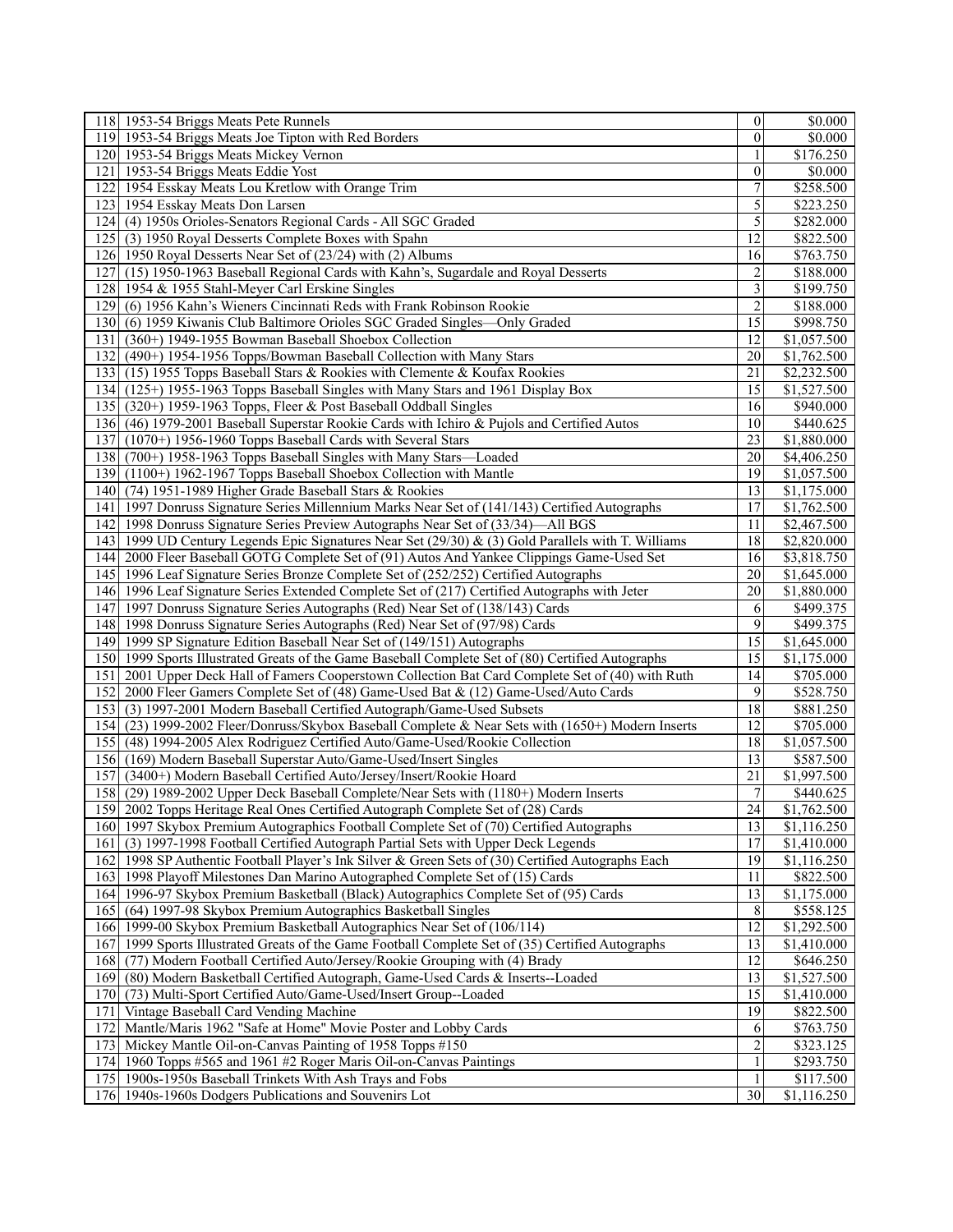| 177 Vintage Pennant Lot of (8) With Rare 1940s Bears and 1966 Hall of Fame                               | 14                                   | \$293.750                                    |
|----------------------------------------------------------------------------------------------------------|--------------------------------------|----------------------------------------------|
| 178 New York Yankees/Mets Ephemera Lot With Mantle, Ruth, Gehrig and DiMaggio                            | 11                                   | \$352.500                                    |
| 179 Vintage Baseball Board and Card Game Lot of (23)                                                     | 34                                   | \$1,645.000                                  |
| 180 (25) 1940s-1990s Philadelphia Phillies Souvenirs with Whiz Kids Pin                                  | 12                                   | \$646.250                                    |
| 181<br>(12) "Diamond Collection" MLB Starter Jackets                                                     | 5                                    | \$352.500                                    |
| (2) Mike Schmidt Hand Statues<br>1821                                                                    | 10                                   | \$323.125                                    |
| 183 (163) World Series, All-Star Game and Special Event OAL, ONL and OML Baseballs                       | 15                                   | \$1,057.500                                  |
| 184<br>2002 MLB All-Star Game American League On-Deck Circle                                             | 9                                    | \$1,762.500                                  |
|                                                                                                          |                                      |                                              |
| 185 1933 World Series Game 3 and Game 5 Griffith Stadium Ticket Stubs                                    | $\overline{c}$                       | \$246.750                                    |
| 186 Higher Grade 1935 All-Star Game Program & Ticket Stub                                                | 6                                    | \$646.250                                    |
| 187<br>(5) 1930 New York Yankee PSA Graded Press Passes with (2) Gem Mint 10                             | 8                                    | \$499.375                                    |
| 188 1933 World Series Game 5 Griffith Stadium Ticket Stub - PSA Authentic                                | $\boldsymbol{0}$                     | \$0.000                                      |
| 1939 All-Star Game Ticket Sub--PSA Authentic<br>1891                                                     | 1                                    | \$235.000                                    |
| 190 1941 Lou Gehrig Memorial Ticket Stub--PSA Authentic                                                  | 4                                    | \$381.875                                    |
| 191<br>Ewell Blackwell 1947 No-Hitter and Near-No-Hitter Ticket Stubs                                    | 3                                    | \$323.125                                    |
| 1960 World Series Game 7 Ticket Stub (Mazeroski Ninth Inning Home Run)—PSA Authentic<br>192              | 13                                   | \$528.750                                    |
| 193 Thurman Munson 1979 Signed Baseball: Likely the Last Autograph He Ever Signed - Full JSA             | 7                                    | \$6,462.500                                  |
| Babe Ruth Single-Signed Spalding Baseball PSA/DNA 6<br>1941                                              | 1                                    | $\overline{$8,225.000}$                      |
| 1951<br>Woody English Signed Ball and Letter Refuting Ruth's "Called Shot"                               | 16                                   | \$998.750                                    |
| 196 1947 World Champion New York Yankees Team-Signed Ball With DiMaggio, Rizzuto and Full JSA            | 11                                   | \$558.125                                    |
| 197 1955 American League Champion New York Yankees Team-Signed Ball With Mantle, Rizzuto and Full JSA    | 21                                   | \$822.500                                    |
| 198 1957 New York Giants Team-Signed Baseball with Full JSA                                              | $\theta$                             | \$0.000                                      |
| (12) Single-Signed Baseballs With (6) Aaron and (6) Mays<br>1991                                         | 17                                   | \$1,175.000                                  |
| 200 (12) Stan Musial Single-Signed Baseballs                                                             | 21                                   | \$822.500                                    |
| 201   1938 Hall of Famer/Stars Signed Baseball With Gehrig, Foxx, J. DiMaggio and Full JSA               | 24                                   | \$1,997.500                                  |
| 202   1947 N.L. Champion Brooklyn Dodgers Team-Signed Ball With Reese, J. Robinson and Full JSA          | 15                                   | \$822.500                                    |
| 203   1960 World Champion Pittsburgh Pirates Team-Signed Ball With (2) Clemente and Full JSA             | 22                                   | \$1,116.250                                  |
| 204 500 Home Run Club Signed Ball With Mantle, Williams and Full JSA                                     | 11                                   | \$646.250                                    |
|                                                                                                          |                                      | \$246.750                                    |
| 205   1925 Washington Senators Reunion Team-Signed Baseball with (9) Autographs—Full JSA                 | $\overline{\mathbf{c}}$<br>$\,$ $\,$ |                                              |
| 206 1951 Washington Senators Team-Signed Ball With Harris and Full JSA                                   | 9                                    | \$282.000                                    |
| 1961 San Francisco Giants Team-Signed Ball With Cepeda, Mays and Full PSA/DNA<br>2071                    |                                      | \$270.250                                    |
| 208 1960 Los Angeles Dodgers Team-Signed Ball With Snider, Hodges and Full PSA/DNA                       | 10                                   | \$470.000                                    |
| 2091<br>1962 NL Champion San Francisco Giants Team-Signed Ball With Mays, McCovey and Full PSA/DNA       | $\overline{\mathbf{c}}$              | \$323.125                                    |
| 210<br>Very Clean 1963 New York Mets Team-Signed Baseball with (20) Signatures—Full JSA                  | 3                                    | \$411.250                                    |
| 1963 American League Champion New York Yankees Team-Signed Ball With Mantle, Maris and Full JSA<br>211   | 20                                   | \$881.250                                    |
| 212 1963 St. Louis Cardinals Team-Signed Baseball with (23) Signatures—Full JSA                          | 11                                   | \$323.125                                    |
| 213 1964 Washington Senators Team-Signed Ball With Hodges and Full JSA                                   | 1                                    | \$176.250                                    |
| (6) Yankees/Dodgers Hall of Famer Signed Baseballs With Mantle, J. DiMaggio, Koufax and Full JSA<br>2141 | 15                                   | \$1,057.500                                  |
| 215 (13) 500 Home Run Club Single-Signed Baseballs with Mantle & Williams                                | 19                                   | \$1,527.500                                  |
| 216 Single-Signed Hall of Famer "Doubles" Lot of (28) With (2) Mantle, (2) Gomez and (2) Terry           | 26                                   | \$2,467.500                                  |
| 217 (34) Hall of Famer Signed Baseballs With Mantle, (2) Terry and Drysdale                              | 29                                   | \$2,702.500                                  |
| 218 Multi-Signed Hall of Fame Baseball and Bat With Koufax, Mays and Full JSA                            | 11                                   | \$881.250                                    |
| 219 Hall of Famers Multi-Signed Bat and Baseball With Aaron, Mays and Full JSA                           | $\overline{17}$                      | \$499.375                                    |
| 220 Cooperstown Bat Co. Bat Signed by (35) Hall of Famers With Mantle, T. Williams, Koufax and Full JSA  | 21                                   | \$1,645.000                                  |
| 500 Home Run and 300 Win Club Signed Bats With Mantle, Williams and Full JSA<br>221                      | 25                                   | \$1,880.000                                  |
| Mickey Mantle Signed Little League Bat with Inscription--Full JSA<br>222                                 | 19                                   | \$1,116.250                                  |
| 223<br>(5) Signed Theme Bats With Mays, Hubbell and 1984 U.S. Olympic Team                               | 13                                   | $\overline{$822.500}$                        |
| Superstar Lot of (23) Single-Signed Bats/Balls With Mattingly and (4) Rose<br>2241                       | 19                                   | \$587.500                                    |
| 225 (37) Brooklyn/Los Angeles Dodgers Cards, Autographs, Publications & Pins                             | 5                                    | \$223.250                                    |
| 226 Mickey Mantle Autographed Salvino Statue                                                             | $\,8\,$                              | \$763.750                                    |
| 1948 Jackie Robinson Signed Government Postcard-BVG/JSA Authentic<br>227                                 | 19                                   | \$822.500                                    |
| 228 1949 Roy Campanella Signed Government Postcard-BVG/JSA 8                                             | 13                                   | \$1,057.500                                  |
|                                                                                                          |                                      |                                              |
| 229 1949 Honus Wagner Signed Government Postcard—BVG/JSA 8                                               | 10                                   | \$1,057.500                                  |
| 230<br>Babe Ruth Cut Signature From Check with Full JSA                                                  | 15                                   | \$1,880.000                                  |
| 231<br>Walter Johnson Signed 1939 FDC With Full JSA                                                      | 15                                   | \$1,292.500                                  |
| 1951 New York Yankees Display Signed by (43) With DiMaggio and Mantle<br>232                             | 12                                   | \$1,057.500                                  |
| 233 Circa 1950s Ty Cobb Signed Large Postcard of Cobb Hospital with Full JSA                             | 6                                    | \$881.250                                    |
|                                                                                                          |                                      |                                              |
| 234 LOT WITHDRAWN<br>235 Walter Johnson Signed Handwritten Letter With Full JSA                          | $\boldsymbol{0}$<br>5                | $\overline{$}0.000$<br>$\overline{$822.500}$ |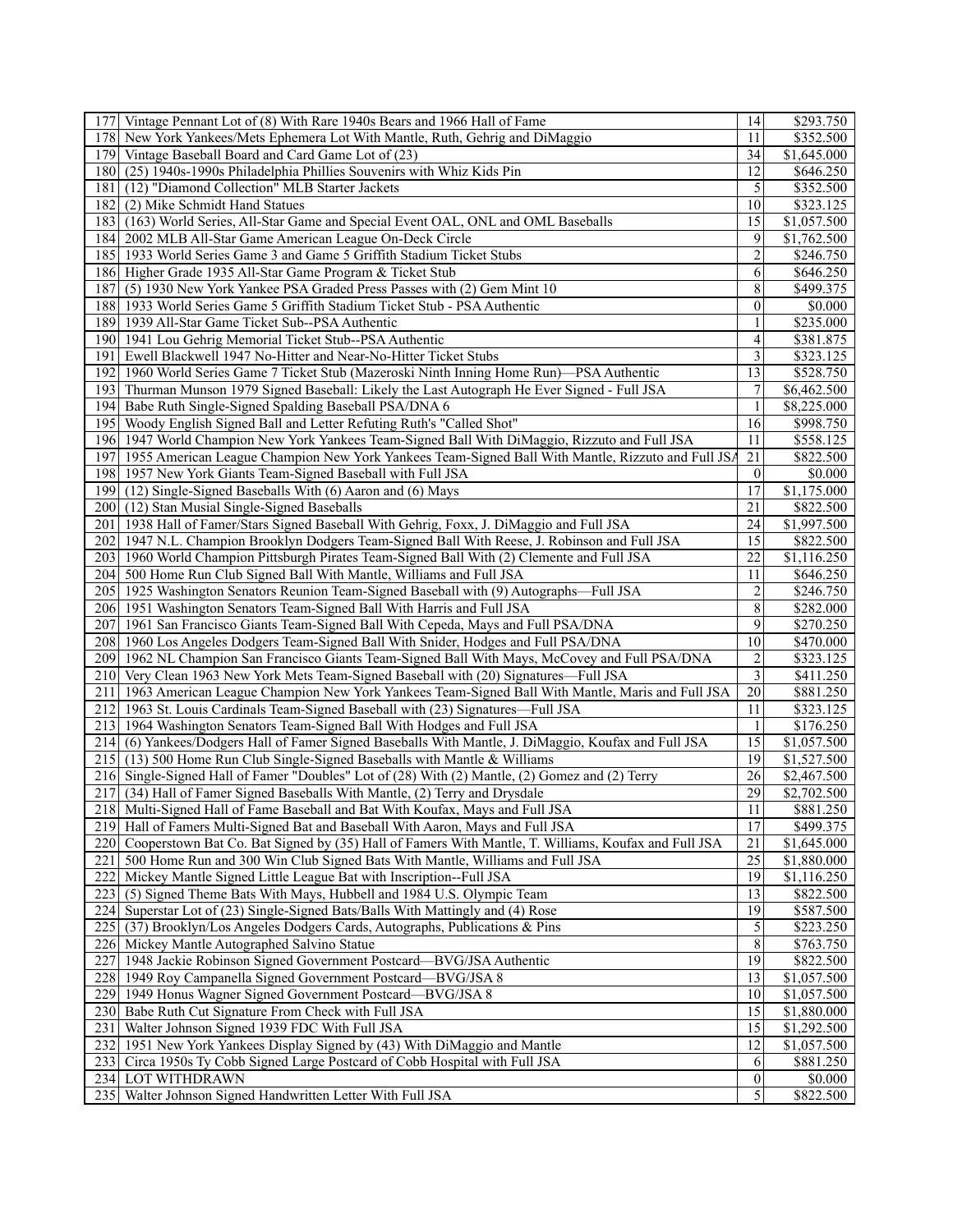|     | 236 Ty Cobb 1948 Signed Handwritten Letter With Full JSA                                             | 15               | \$1,175.000 |
|-----|------------------------------------------------------------------------------------------------------|------------------|-------------|
|     | 237 1979 Mickey Mantle Signed Check From Personal Account - Full JSA                                 | 4                | \$1,762.500 |
|     | 238 (3) 1933-1934 Goudey/Diamond Stars Autographed Cards with Dickey & Durocher--All BVG/JSA Authent | 15               | \$470.000   |
|     | 239 1940 Play Ball #102 Chuck Klein Autographed Card--BVG/JSA Authentic                              | 26               | \$1,116.250 |
|     | 240 1940 Play Ball #132 Connie Mack Signed Card--BVG/JSA Authentic                                   | 17               | \$1,057.500 |
|     | 241   1940 Play Ball #104 Paul Waner Signed Card--BVG/JSA Authentic                                  | 16               | \$763.750   |
|     | 242 (4) 1940 Play Ball Signed BVG/JSA Authentic Cards with Frisch & Stengel                          | 16               | \$822.500   |
|     | 243 1975 Baseball Hall of Fame Induction 8x10 Photograph with (12) Signatures—Framed with Full JSA   | 9                | \$323.125   |
|     | 244 Roger Maris Signed Photo Collage With Full PSA/DNA                                               | 4                | \$411.250   |
|     |                                                                                                      | 10               |             |
|     | 245 Charlie Hollocher 1925-1928 Autographed and Side-Written Professional Model Bat With Full JSA    |                  | \$282.000   |
|     | 246 Roy Brashear 1907-1912 Side Written Mains & Dolley Bat                                           | 6                | \$164.500   |
|     | 247 Dolly Stark 1910-1915 Side Written Professional Model Bat                                        | 6                | \$141.000   |
|     | 248 Harry Davis 1912-1920 Side Written Professional Model Bat                                        | 13               | \$381.875   |
|     | 249 Les Nunamaker 1916-1919 Professional Model Bat                                                   | 4                | \$152.750   |
|     | 250 Jack Tobin 1916-1921 Side Written Professional Model Bat                                         | $\overline{0}$   | \$0.000     |
|     | 251 Grover Hartley 1921 Side Written Professional Model Bat                                          |                  | \$117.500   |
|     | 252 Patsy O'Rourke 1923-1925 Side Written Professional Model Bat                                     | $\theta$         | \$0.000     |
|     | 253 Eddie Burke 1925 Side Written Professional Model Bat                                             | $\boldsymbol{0}$ | \$0.000     |
|     | 254   Ken Williams 1932 Post-Career Side Written Professional Model Bat                              | 1                | \$117.500   |
|     | 255 Lefty O'Doul 1930-1933 Retail Model Bat                                                          | $\mathbf{0}$     | \$0.000     |
|     | 256 Ted Williams 1955-1960 Boston Red Sox Team Index Bat - MEARS A6                                  | 10               | \$1,645.000 |
|     | 257 Harmon Killebrew 1961-1964 Signed Game-Used Bat - MEARS A6                                       | 14               | \$1,116.250 |
|     | 258 Hank Aaron 1973-1975 Signed Game-Used Bat With Full PSA/DNA                                      | 25               | \$4,993.750 |
|     | 259 Mark McGwire 1988 Signed Game-Issued Bat With Full PSA/DNA                                       | 4                | \$411.250   |
|     | 260 (6) Game-Used/Game-Ready Bats Including Eddie Murray                                             | 9                | \$440.625   |
|     | 261 Pete Rose 1977 Signed Game-Issued Bat With Full PSA/DNA                                          | 7                | \$352.500   |
|     | 262 Willie Mays 1988 Spring Training Coach's Signed Glove                                            | 5                | \$470.000   |
|     |                                                                                                      | 12               |             |
|     | 263 New York Yankees 1980s-1990s Game-Worn Lot of (3) Jerseys and (1) Cap                            |                  | \$411.250   |
|     | 264 1970s Philadelphia Phillies Weighted On-Deck Circle Bat                                          | $\mathbf{0}$     | \$0.000     |
|     | 265 Dale Murphy 1991-1992 Signed Game-Issued Bat With Full PSA/DNA                                   | $\overline{c}$   | \$188.000   |
|     | 266 1984 San Francisco Giants All-Star Game Jacket and Black Bat                                     | $\overline{c}$   | \$188.000   |
|     | 267   1920s-1930s Washington, D.C. Area Industrial League Jersey and Pants                           | $\mathbf{0}$     | \$0.000     |
|     | 268 (8) 1980s Game-Worn Major League Jerseys                                                         | 19               | \$558.125   |
|     | 269 (3) 1980s-1990s Game-Worn Baseball Jackets With Braves, Dodgers and Mets                         | 6                | \$235.000   |
|     | 270 Cleveland Indians 1990s Game-Worn Apparel Lot With (2) Bullpen Jackets and Warm-Up Jersey        | 5                | \$323.125   |
|     | 271 New York Baseball Jacket Lot of (3) Including (2) Game-Worn                                      | 10               | \$499.375   |
| 272 | 2004 Manny Ramirez Game-Used & Signed Boston Red Sox Cap with Full JSA                               | 3                | \$141.000   |
|     | 273 Mickey Mantle 1989 New York Yankees Game-Worn Old-Timers Road Jersey - MEARS A-10                | $\mathbf{0}$     | \$0.000     |
|     | 274 Joe Costello 1969 San Francisco Giants Game-Worn Jersey                                          | 1                | \$293.750   |
|     | 275 Carlton Fisk Signed Game-Worn 1980s Chicago White Sox Jersey and Pants                           | 9                | \$1,997.500 |
|     | 276 Jerry Lynch 1954-1956 Pittsburgh Pirates Game-Worn Warm-Up Jacket                                | 1                | \$470.000   |
|     | 277 Ken Griffey, Sr. 1974-1975 Game-Used Batting Helmet and Signed Game-Worn Reds Home Jersey        | $\overline{21}$  | \$1,057.500 |
|     | 278 Willie Stargell 1980 Pittsburgh Pirates Signed Game-Worn Cap With "Stargell Stars"               | 14               | \$2,350.000 |
|     | 279 Johnny Bench 1983 Signed Game-Worn Cincinnati Reds Warm-Up Jacket                                | 4                | \$998.750   |
|     | 280 Ken Griffey, Jr. 1992 Seattle Mariners Signed Team-Issued Jersey and Game-Worn Pants             | 12               | \$763.750   |
| 281 | Catfish Hunter Late-1970s Game-Worn New York Yankees Jacket                                          | 9                | \$558.125   |
|     | 282 Tommy Lasorda Late-1970s/Early-1980s Game-Worn Los Angeles Dodgers Jacket                        | $\overline{15}$  | \$881.250   |
|     | 283 Willie McCovey 1986 Signed Game-Worn San Francisco Giants Road Jersey                            | 12               | \$763.750   |
|     | 284 Barry Bonds 1987-1992 Game-Issued Pittsburgh Pirates Jacket                                      | 4                | \$223.250   |
|     |                                                                                                      | $\overline{c}$   |             |
|     | 285 Barry Bonds Early-2000s Game-Worn San Francisco Giants Jacket                                    |                  | \$188.000   |
|     | 286   2004 Commemorative "September 11" Game-Used Base From Bank One Ballpark                        | $\overline{c}$   | \$246.750   |
|     | 287 Tony Perez 1984-1986 Cincinnati Reds Signed Game-Worn Warm-Up Jersey                             | 5                | \$323.125   |
| 288 | Tim Raines 1980s Signed Game-Worn Montreal Expos Warm-Up Jacket                                      | $\boldsymbol{7}$ | \$470.000   |
|     | 289 Dwight Gooden 1980s Signed Game-Worn New York Mets Warm-Up Jacket                                | 7                | \$763.750   |
|     | 290 Gary Carter 1985-1989 Signed Game-Worn New York Mets Warm-Up Jacket                              | 1                | \$470.000   |
|     | 291 Houston Astros 1980s Game-Worn Bullpen Jacket                                                    | 5                | \$152.750   |
| 292 | Bud Black 1991 San Francisco Giants "Turn Back the Clock" Signed Game-Worn Uniform                   | 6                | \$440.625   |
|     | 293 Ken Griffey, Jr. 1993 Signed Game-Worn Seattle Mariners Road Jersey                              | 22               | \$1,410.000 |
|     | 294 Randy Johnson 1994 Signed Game-Worn Seattle Mariners Warm-Up Jacket                              | 1                | \$352.500   |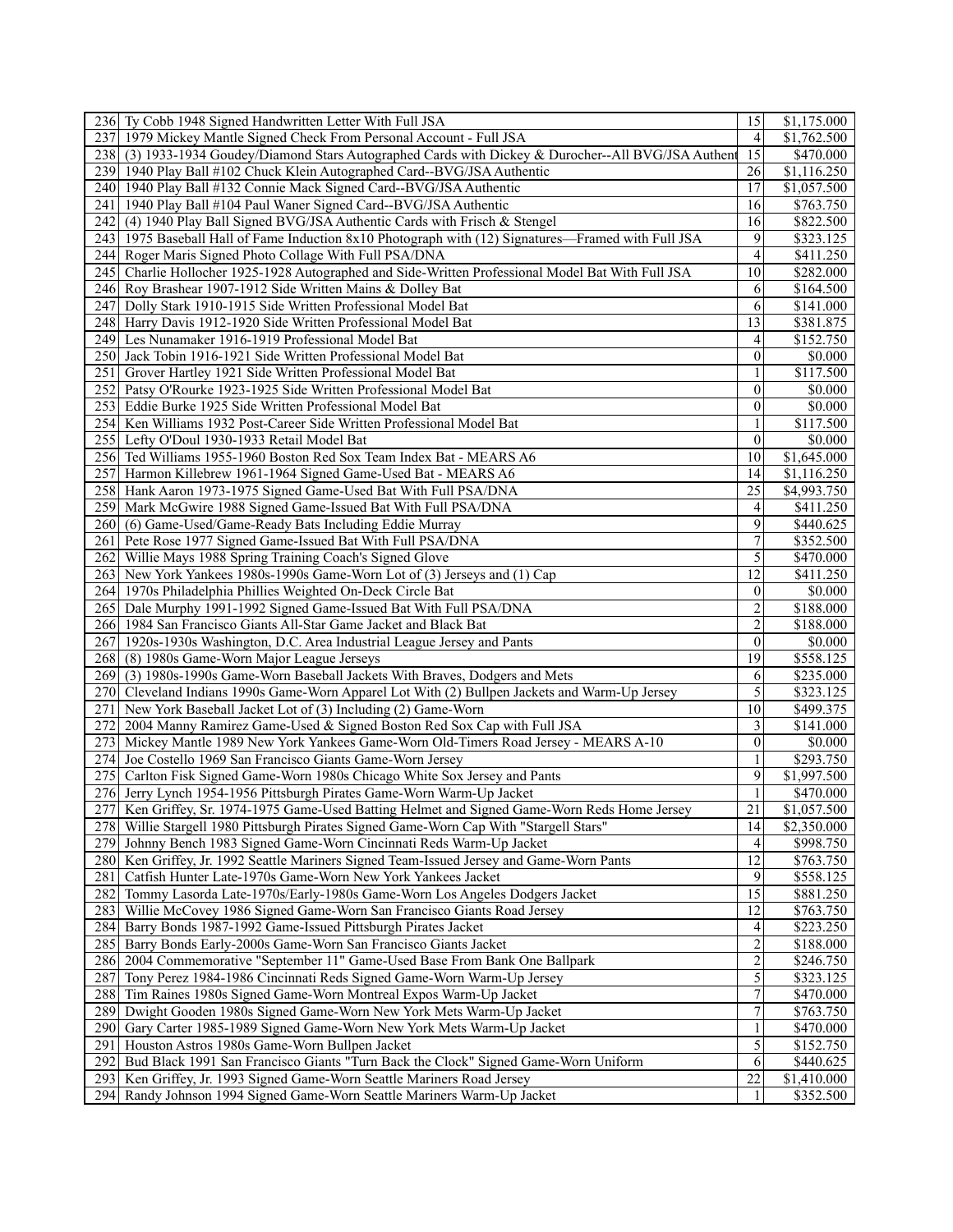|       | 295 (5) Game-Worn Minor League Baseball Jackets                                                        | 1                       | \$176.250               |
|-------|--------------------------------------------------------------------------------------------------------|-------------------------|-------------------------|
|       | 296 Lou Creekmur 1950 College All-Stars Signed Game-Worn Jersey                                        | $\mathbf{1}$            | \$587.500               |
| 297   | Bob Vogel 1970s Baltimore Colts Game-Worn Road Jersey                                                  | $\overline{c}$          | \$646.250               |
| 2981  | 1978 Dallas Cowboys Game-Used Tom Randall Helmet--Worn in SB XIII                                      | 2                       | \$499.375               |
|       | 299 Jerry Rice 2001 Signed Game-Used Oakland Raiders Helmet                                            | $\overline{\mathbf{3}}$ | \$1,175.000             |
|       | 300 (11) 1990s-2000s Game-Worn College Football Jerseys With Miami, Oregon and Texas                   | $\overline{7}$          | \$440.625               |
| 301 I | (29) Game-Worn NCAA Football Jerseys With Notre Dame, Ole Miss and Clemson                             | $\overline{15}$         | \$881.250               |
|       | 302 1970s Washington Capitals Mike Lampman Game-Worn Road Jersey                                       | 8                       | \$499.375               |
|       |                                                                                                        | 9                       |                         |
|       | 303   1975-76 Quebec Nordiques WHA Charles Constantin Game-Worn Jersey                                 |                         | \$705.000               |
|       | 304 1989-90 Wayne Gretzky Signed Game-Used Stick with Brushed Aluminum                                 | 13                      | \$940.000               |
|       | 305 Circa 1990-91 Wayne Gretzky Signed Game-Used Stick                                                 | 18                      | \$1,527.500             |
|       | 306 (3) Wayne Gretzky Autographed Items with Jersey, Photo & Stick with UDA                            | 9                       | \$881.250               |
| 307   | (2) Wayne Gretzky PSA Graded Rookies with Sportscaster                                                 | 18                      | \$528.750               |
|       | 308 1979-80 Topps & O-Pee-Chee #18 Wayne Gretzky Rookies—Both PSA 8                                    | 17                      | \$1,762.500             |
|       | 309 (29) Tough 1996-2008 Wayne Gretzky Insert, Parallel & Base Cards—All PSA                           | 19                      | \$822.500               |
|       | 310 (86) 1980-1989 O-Pee-Chee Wayne Gretzky Graded Singles                                             | 19                      | \$1,645.000             |
| 311 I | (410) 1980-2000 Wayne Gretzky Graded Card Collection                                                   | 35                      | \$2,232.500             |
|       | 312 (150+) 1959-1990 Topps/OPC Hockey Shoebox Collection with Many Rookies                             | 9                       | \$705.000               |
|       | 313 1967-68 Topps Hockey Complete Set with (7) PSA                                                     | 17                      | \$1,645.000             |
|       | 314 Tabletop Hockey Game Lot of (3) With (2) Mint-in-Box and (1) Vintage                               | $\overline{c}$          | \$188.000               |
|       | 315 500 Goal Scorers Hockey Stick Signed by (16) With Howe, Richard and Full JSA                       | $\boldsymbol{0}$        | \$0.000                 |
|       | 316 (30) 1933-34 V357 Ice Kings Singles with Bailey                                                    | 11                      | \$558.125               |
| 317   | (30) 1951-1955 Topps & Parkhurst Hockey Singles with Stars                                             | 21                      | \$881.250               |
|       | 318 1962-63 Shirriff Hockey Coins Complete Set (60/60)                                                 | 8                       | \$323.125               |
|       | 319 1970-71 Topps Hockey Near Set (129/132) & (390+) 1972-73 Topps Vending Singles with Orr            | 13                      | \$440.625               |
|       | 320 (4) 1970-1973 Topps/OPC Hockey Oddball Complete/Near Sets                                          | 14                      | \$646.250               |
| 321   | (9) 1973-1985 Topps/OPC Hockey Wax Boxes & Packs                                                       | 18                      |                         |
|       |                                                                                                        |                         | \$998.750               |
|       | 322 1944-1983 NHL Official Record Book/Guide Run of (53) Annuals                                       | $\overline{4}$          | \$211.500               |
|       | 323 1980 United States Olympic Hockey Team PSA Graded Run of (8) Tickets including Miracle On Ice Game | 12                      | \$822.500               |
|       | 324 1966 Baltimore Orioles Bat Boy Game-Worn Regular Season/World Series Home Uniform                  | $\theta$                | \$0.000                 |
|       | 325 1966 Baltimore Orioles Bat Boy Regular Season/World Series Game-Worn Road Uniform                  | $\boldsymbol{0}$        | \$0.000                 |
|       | 326 Brooks Robinson 1964 Game-Used Bat - PSA/DNA GU 6                                                  | 14                      | $\overline{$1,527.500}$ |
| 327   | Frank Robinson 1966 Game-Issued Bat Signed by (33) Orioles With Full JSA, PSA                          | 20                      | $\overline{$1,410.000}$ |
|       | 328 1966 World Champion Baltimore Orioles Team-Signed Ball With Palmer, B. Robinson and Full JSA       | 11                      | \$499.375               |
|       | 329 1966 New York Yankees Team-Signed Ball With Mantle, Maris and Full JSA                             | 17                      | \$822.500               |
|       | 330 1966 Baltimore Orioles and Washington Senators Team-Signed Baseballs With Full JSA                 | 10                      | \$293.750               |
| 331   | (5) 1966 Team-Signed Balls With Indians, Red Sox, White Sox, Athletics and Twins                       | 14                      | \$499.375               |
|       | 332 1969 USO Vietnam Tour Baseball Signed by (5) With J. DiMaggio, Kuhn and Full JSA                   | 6                       | $\overline{$}282.000$   |
|       | 333 (3) 1965-1973 Baltimore Orioles Organization Team-Signed Baseballs with Full LOAs                  | 6                       | \$270.250               |
|       | 334 1966 Baltimore Orioles Yearbook Signed by (25) With Palmer, B. Robinson and Full JSA               | 16                      | \$499.375               |
|       | 335 1964-1966 Baltimore Orioles Publications/Team Photo Lot of (15)                                    | $\overline{c}$          | \$188.000               |
|       | 336 (84) 1964-1966 Baltimore Orioles Signed Team-Issued Photos With (5) Hall of Famers                 | 11                      | \$381.875               |
|       | 337 1962 & 1963 Topps Football Near Sets                                                               | $\overline{15}$         | \$1,292.500             |
|       | 338 (3) 1964-1966 Philadelphia Gum Football Partial Sets                                               | 18                      | \$1,292.500             |
|       | 339 (12) 1962-1979 Football Oddball Complete Sets with Topps Bucks                                     | $\overline{20}$         | \$822.500               |
|       | 340 (5) 1920-1931 Notre Dame Publications With Rockne and Gipp Content                                 | 3                       | \$940.000               |
|       |                                                                                                        | $\overline{16}$         | \$940.000               |
|       | 341   1965 Topps Football #122 Joe Namath Rookie Card - PSA 6                                          |                         |                         |
|       | 342 1948 Leaf Football Low Series Near Set of (45/49) Cards                                            | 16                      | \$1,410.000             |
| 343   | (2) 1954 Bowman Football One-Cent Wax Packs-PSA 8 & PSA 6                                              | 12                      | \$270.250               |
|       | 344 1956 Topps Football Complete Set of (120) Cards with (2) PSA Graded                                | 10                      | \$470.000               |
|       | 345 (3) 1950-1963 Topps & Bowman Football Hall of Fame Rookie Cards—All SGC 84-86                      | 7                       | \$352.500               |
|       | 346 (11) 1951-1973 Football Team Issue Collection with (2) Namath                                      | 21                      | \$1,175.000             |
|       | 1973 & 1974 Topps Football Near Sets with (59) PSA--Sharp                                              | 20                      | \$822.500               |
| 347   | 348 1946-1960 Rams vs. Redskins Charity Game Program Run of (17)                                       | 6                       | \$352.500               |
|       | 349 (17) Single-Signed WFL, USFL Mini-Helmets With Csonka and S. Young                                 | 17                      | \$763.750               |
|       | (5) Single-Signed NFL Lithographs With Montana, Stram and Walsh                                        | $\mathbf{0}$            | \$0.000                 |
| 350   |                                                                                                        |                         |                         |
|       | 351 Dan Reeves 1942 Signed Cleveland Rams Contract                                                     | $\overline{13}$         | \$1,057.500             |
|       | 352 1974 T. Holland Gale Sayers Bronze Statue #/22                                                     | $\left 4\right $        | \$558.125               |
|       | 353 Pro Football Hall of Fame ORIGINAL ART Signed by (76) With Al Davis, Payton & Unitas               | 10 <sup>1</sup>         | \$2,115.000             |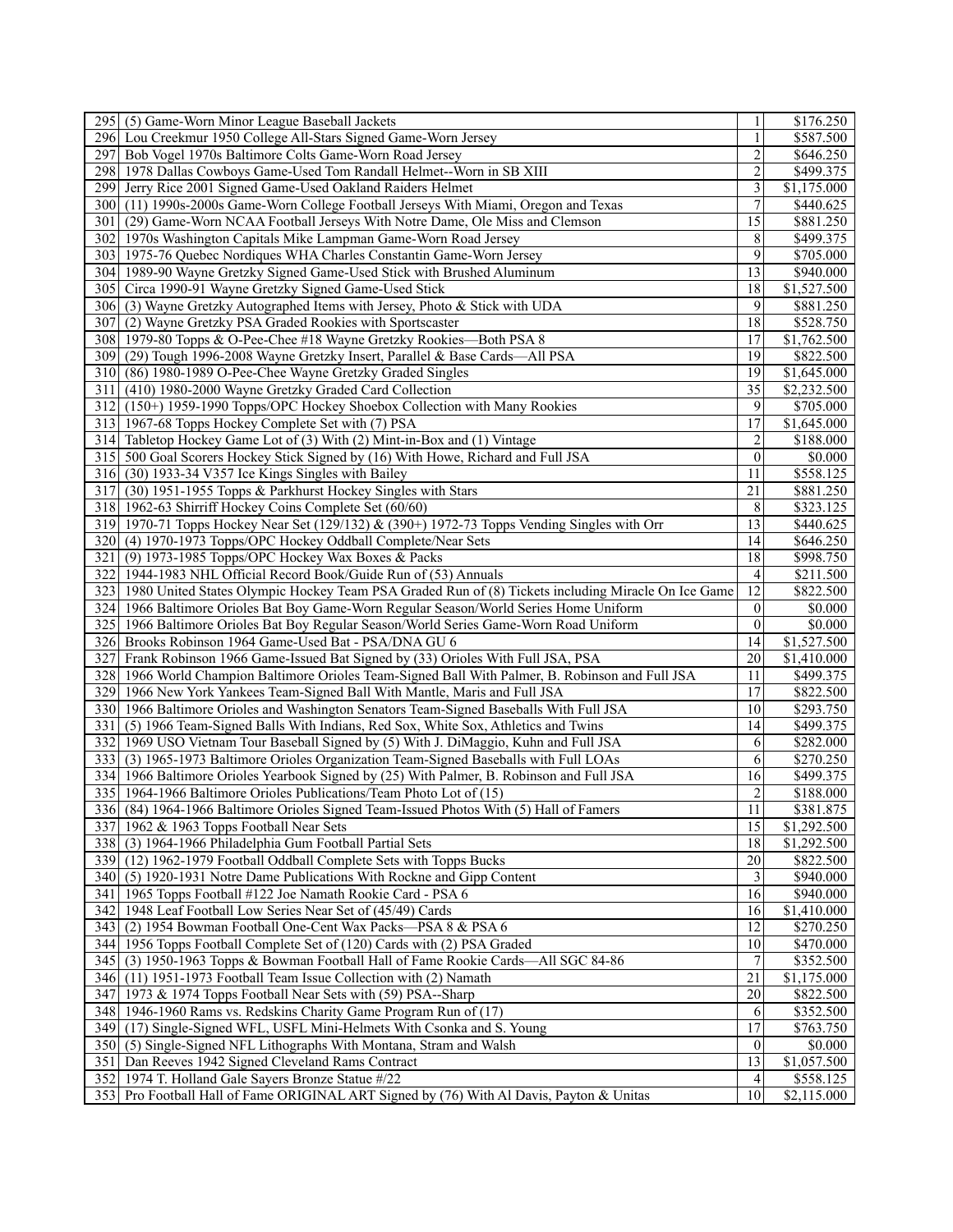|     | 354 Tom Brady Signed and Framed Patriots Jersey With "Dynasty" Inscription                             | 19                      | \$940.000             |
|-----|--------------------------------------------------------------------------------------------------------|-------------------------|-----------------------|
| 355 | 1968 Chicago Bears Team-Signed Football With Halas, Sayers, Piccolo and Full JSA                       | 9                       | \$998.750             |
|     | 356 Joe Namath Signed Helmet, Jersey and Football With Full JSA                                        | 9                       | \$558.125             |
| 357 | (28) Football Mini-Helmets Signed by Super Bowl Quarterbacks With Montana and Namath                   | 20                      | \$1,116.250           |
|     | 358 (54) Signed Football Mini-Helmets With Baugh, Campbell, Staubach and Tomlinson                     | 31                      | \$2,232.500           |
|     | 359 1933 National Chicle Dare Devils Complete Set of (24) PSA Graded Cards-#2 on Registry              | 7                       | \$3,231.250           |
|     |                                                                                                        | $\overline{13}$         |                       |
|     | 360 1945 Mutoscope Artist Pin-Up Girl Complete Set of (64) PSA Graded Cards--#8 on Registry            |                         | \$1,116.250           |
|     | 361 1953-1955 Topps World on Wheels High Number Set of (10) PSA Graded Red Backs                       | 23                      | \$4,993.750           |
|     | 362 Collection of (64) 1880s-1890s Non-Sport Tobacco "N" Cards                                         | 3                       | \$352.500             |
|     | 363 1934 Schutter-Johnson/Canadian Chewing Gum "Tarzan and the Crystal Vault of Isis" Near Set (46/50) | $\,8\,$                 | \$822.500             |
|     | 364 1959 Fleer Three Stooges Complete Set (96/96) & Near Set (79/96)                                   | 23                      | \$2,350.000           |
|     | 365 Late-1800s Old Judge Actress Cards Lot of (321)                                                    | 25                      | \$1,116.250           |
|     | 366 1940 Goudey First Column Defenders Complete Set of (24) PSA Graded Cards                           | 16                      | \$763.750             |
| 367 | 1941 Gum Inc. Uncle Sam Complete Set of (96/96)                                                        | 14                      | \$411.250             |
|     | 368 (21) 1952 Post Cereal Roy Rogers Popout Cards with (20) SGC Graded                                 | 7                       | \$381.875             |
|     | 369 George Bush Signed Limited Edition Cooperstown Bat Co. Bat With Full JSA                           | $\overline{4}$          | \$587.500             |
|     | 370 Presidential Coins, Medallions and a Tiffany Clock                                                 | $\mathbf{1}$            | \$352.500             |
| 371 | (2) Hardcover Books Signed by Richard Nixon With Full JSA                                              | 5                       | \$235.000             |
|     | 372 (4) Easton Press Autographed Presidential Books with Nixon & Ford                                  | 11                      | \$440.625             |
|     |                                                                                                        |                         |                       |
|     | 373 Easton Press Presidential Library Series Collection of (44) Titles                                 | 14                      | \$763.750             |
|     | 374 George Reeves Signed Cut with Full JSA                                                             | 11                      | \$646.250             |
|     | 375 Vintage Hollywood Entertainer Apparel Lot of (2)                                                   | $\boldsymbol{0}$        | \$0.000               |
|     | 376 Sophia Loren Autograph Collection of (10)                                                          |                         | \$176.250             |
| 377 | 1938 Goudey #250 Joe DiMaggio SGC 30                                                                   | 16                      | \$763.750             |
|     | 378 1940 Play Ball #1 Joe DiMaggio PSA 4                                                               | 18                      | \$940.000             |
|     | 379 1948-49 Leaf # 1 Joe DiMaggio SGC 50                                                               | 10                      | \$470.000             |
|     | 380 (4) 1948-1952 Bowman Baseball Hall of Fame/Star Graded Rookie Cards                                | 17                      | \$499.375             |
|     | 381 (15) 1954 Topps Baseball Mid-Series SGC Graded Cards                                               | 5                       | \$152.750             |
|     | 382 1955 Kahn's Wieners Reds McMillan SGC 20--Only Graded                                              | 16                      | \$763.750             |
|     | 383 1959 Topps #564 Mickey Mantle All-Star PSA 7                                                       | 11                      | \$282.000             |
|     | 384 1959 Topps Baseball 1-Cent Wax Pack - PSA 9                                                        | 21                      | \$558.125             |
|     | 385 1959 World Series Game 6 Comiskey Park Full Ticket - PSA 8                                         | 3                       | \$323.125             |
|     |                                                                                                        | 3                       |                       |
|     | 386 (13) 1961 Topps Baseball SGC Graded Stars                                                          | 19                      | \$199.750             |
| 387 | (5) 1959-1967 Topps & Post Mickey Mantle Cards with (3) Graded                                         |                         | \$440.625             |
|     | 388 1963 World Series Game 2 Yankee Stadium Full Ticket - PSA 6                                        |                         | \$235.000             |
|     | 389 1977 World Series Game 6 Yankee Stadium Ticket Stub For Reggie's 3 HRs - PSA Authentic             | 15                      | \$822.500             |
|     | 390 Vintage Culver Pictures Washington Statesmen 1887 Baseball Cards Picture—CGC Good                  | 4                       | \$164.500             |
| 391 | (4) 1934-1963 High-Grade Baseball Grab Bag with Bazooka Mays                                           | 9                       | \$211.500             |
|     | 392 1952-1954 Red Man Tobacco Baseball Complete Sets Some with Tabs                                    | 20                      | \$705.000             |
|     | 393 (96) 1957 Topps Baseball Singles with Stars--Sharp                                                 | 23                      | \$763.750             |
|     | 394 1953-1955 Dormand Large 9x12 Postcards of Mantle & Rizzuto                                         | 14                      | $\overline{$}528.750$ |
|     | 395 1961 Golden Press Hall of Fame Baseball Stars Complete Album                                       | $\overline{24}$         | \$763.750             |
|     | 396 1962 Topps Baseball Stamps Complete Set (200/200) with Album                                       | $\overline{15}$         | $\overline{$}528.750$ |
|     | 397 (2) 1963 Sugardale Wieners with Perry SP                                                           |                         | \$117.500             |
|     | 398 (2) 1976 Isaly's Baseball Discs Unopened Cases of (8400) Cards Each                                | 19                      | \$1,292.500           |
|     | 399 (2) 1993 Donruss Elite Dominator Complete Sets with Autos                                          | 14                      | \$411.250             |
|     | 400 1898 Christy Mathewson High School Commencement Program                                            | 3                       | \$293.750             |
|     |                                                                                                        |                         |                       |
| 401 | Circa 1911 New York Police Gazette Christy Mathewson Supplement                                        | 6                       | \$293.750             |
|     | 402 1936 New York Yankees Display with (2) Press Photos & Winter Roster with Player Addresses          | 1                       | \$235.000             |
|     | 403 (6) 1920s-30s Baseball News Service Photographs with Ruth                                          | $\mathbf{0}$            | \$0.000               |
|     | 404 1940s Ted Williams Toy Ring                                                                        | 7                       | \$270.250             |
|     | 405 1953 New York Yankees World Series Press Pin                                                       | 10                      | \$270.250             |
|     | 406 1940 Letter Written To "Shoeless" Joe Jackson                                                      | $\theta$                | \$0.000               |
| 407 | Circa 1930s-1940s Kessler's Whiskey "Safe At Home" Color Lithograph                                    | $\theta$                | \$0.000               |
|     | 408 1959 World Series Lot of Ticket Stubs From All (6) Games                                           | $\overline{\mathbf{3}}$ | \$258.500             |
|     | 409 (4) 1960s-1970s Tougher Major League Baseball Pennants                                             |                         | \$117.500             |
|     | 410 1955 Post Cereal Baseball Patches Collection with Original Art and Uncut Sheet                     | $\overline{7}$          | \$323.125             |
|     | 411   1964 Rawlings Glove Box Complete Set of (8) Cards on Two Panels                                  | 16                      | \$558.125             |
|     | 412 Hartland Plastics 25th Anniversary Baseball Complete Set                                           | 8                       | \$293.750             |
|     |                                                                                                        |                         |                       |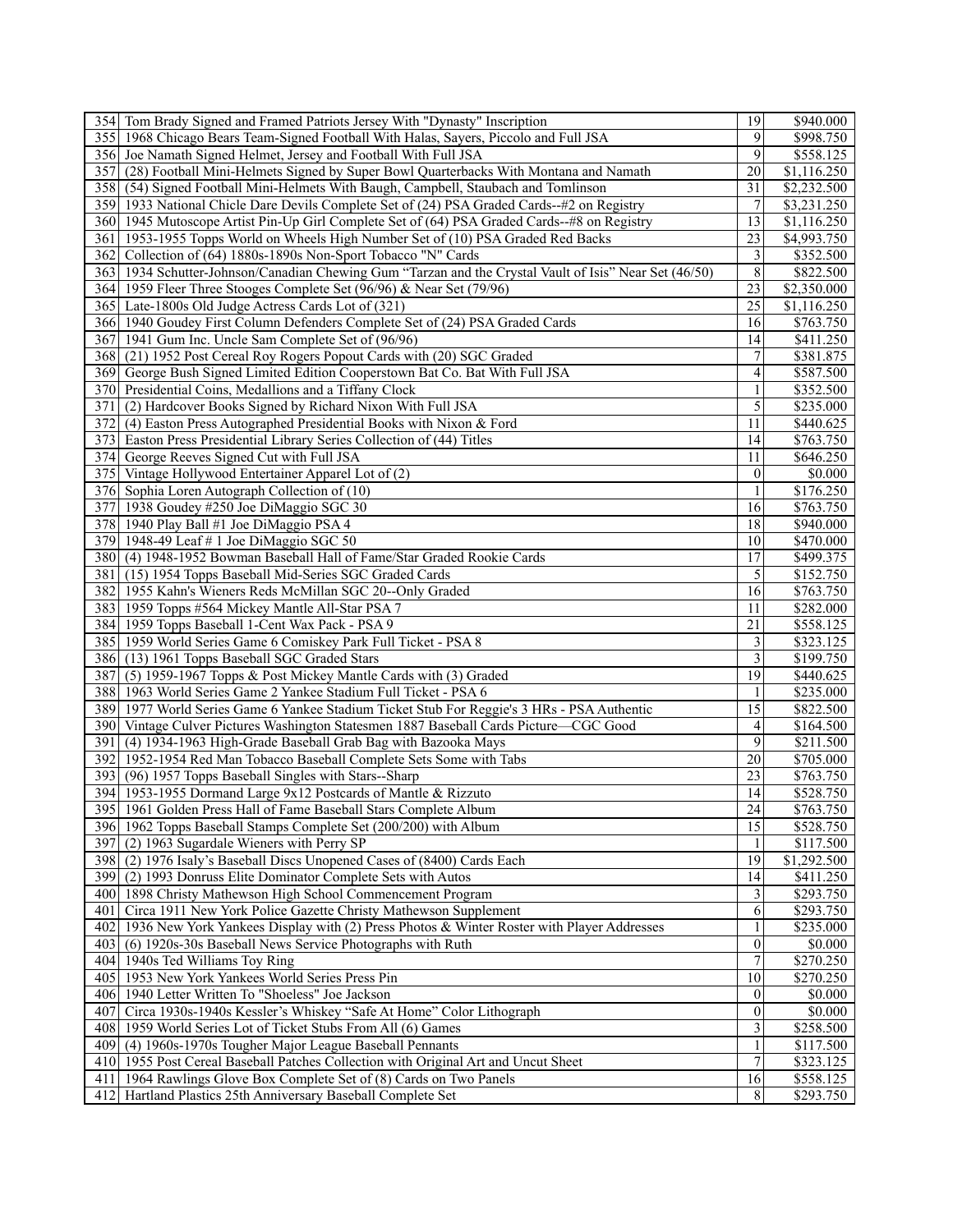|      | 413 Perez-Steele 1980-1996 Complete Run of Unsigned Postcards                                          | 17                        | \$499.375             |
|------|--------------------------------------------------------------------------------------------------------|---------------------------|-----------------------|
|      | 414 1929 World Champion Philadelphia Athletics Team-Signed Ball With Mack, Foxx and Full JSA           | 11                        | $\overline{$}258.500$ |
|      | 415 1939 World Champion New York Yankees Team-Signed Ball With DiMaggio, McCarthy and Full JSA         | 9                         | \$235.000             |
|      | 416 1940s-1960s Most Valuable Player Multi-Signed Baseball with (11) Signatures—Full JSA               | 3                         | \$199.750             |
|      | 417 Mantle, Mays and Snider Signed Baseball With Full JSA                                              | 11                        | \$470.000             |
|      | 418 Mickey Mantle Single-Signed Baseball With Full JSA                                                 | 13                        | \$587.500             |
|      | 419 Mickey Mantle Autographed Book and Photograph – Full JSA                                           | 14                        | \$440.625             |
| 420  | Satchel Paige Signed & Framed Cut with Full JSA                                                        | 4                         | \$211.500             |
|      |                                                                                                        | 12                        |                       |
| 421  | Circa 1950 Al Simmons Signed Cleveland Indians Postcard--BVG/JSA Authentic                             | 12                        | \$352.500             |
| 422  | (7) Baseball Hall of Fame Single Signed Index Cards - All PSA/DNA 9 or Better                          |                           | \$270.250             |
| 423  | Don Larsen Autographed Trio With 1956 World Series Game 5 Ticket Stub                                  | 19                        | \$411.250             |
|      | 424 1955 Brooklyn Dodgers 25x32 Framed Display with (18) Autographs—Full JSA                           | 5                         | \$258.500             |
|      | 425 Tris Speaker Signed Air Mail Envelope with Full JSA                                                | 16                        | \$470.000             |
|      | 426 Joe McCarthy Signed & Framed Cut with Interesting Ruth Related Inscription--Full JSA               | 11                        | \$558.125             |
|      | 427 Mark Koenig Signed Letter with Interesting Baseball Content                                        | 4                         | \$176.250             |
|      | 428 (3) Single-Signed Jerseys With Ripken, Gwynn and Boggs - All JSA                                   | 16                        | \$499.375             |
|      | 429 1933 Diamond Matchbooks Silver Red Grange                                                          | $\mathbf{0}$              | \$0.000               |
|      | 430 1959-1963 Hartland Statue Los Angeles Rams Running Back in Original Box                            | 10                        | \$258.500             |
|      | 431   1967 Super Bowl I Ticket Stub - PSA 5                                                            | 21                        | \$705.000             |
|      | 432 Super Bowl XI Full Ticket                                                                          | 10                        | \$223.250             |
|      | 433 Walter Payton Signed Limited Edition (/1000) 1986 Lithograph                                       | 5                         | \$323.125             |
|      | 434 (380+) 1980s-1990s Football Police, College & Prospect Complete Sets with Buccaneers Singles Hoard | $\overline{15}$           | \$1,057.500           |
|      | 435 (42) Single-Signed College Basketball and Football Coach 8x10 Photographs                          | $\theta$                  | \$0.000               |
|      | 436 Abe Attell Signed Photo/Promo Card--SGC/JSA Authentic                                              | 10                        | \$282.000             |
|      | 437 Golf Memorabilia Collection With Tournament Flags, Guides and Publications                         | 19                        | \$2,820.000           |
|      | 438 (28) Golf Autographed Items with Many World Hall of Famers & Gretzky                               | 17                        | $\overline{$}499.375$ |
|      |                                                                                                        | 10                        |                       |
|      | 439 Arnold Palmer/Jack Nicklaus Dual-Signed Photo With Full PSA/DNA                                    |                           | \$440.625             |
|      | 440 (9) 1961-1970 Topps, OPC & Parkhurst Gordie Howe Cards                                             | 17                        | \$499.375             |
|      | 441   1979-80 Topps #18 Wayne Gretzky Rookie PSA 8                                                     | 13                        | \$411.250             |
|      | 442 Dale Earnhardt, Jr. Signed Race-Used Steering Wheel - PSA/DNA                                      | $\mathbf{0}$              | \$0.000               |
|      | 443   1930s Seabiscuit Type 1 PSA/DNA Photograph with (13) Vintage Preakness Programs                  | 30                        | \$1,645.000           |
|      | 444   Multi-Sport Publications Lot With Baseball, Football and Hockey                                  | 1                         | \$117.500             |
|      | 445   1930s-1950s Publication & Advertisement Lot of (25)                                              | 5                         | \$176.250             |
|      | 446 Early 1900s Obak Cigarettes Original Tin Sign                                                      | $\boldsymbol{7}$          | \$188.000             |
|      | 447 1910 T51 Murad College Series Complete Set of (150) Cards                                          | 10                        | \$381.875             |
|      | 448 1936-1937 Gum Inc. G-Men Lot of (42) Different Singles                                             | 7                         | \$258.500             |
|      | 449 (100) 1909-1920s Tobacco, Caramel & Strip Non-Sports Cards                                         | $\mathbf{0}$              | \$0.000               |
|      | 450 (3) Presidential Signed Baseballs With Ford, G.W. Bush and Bill/Hillary Clinton                    | 28                        | \$1,292.500           |
|      | 451   2008 Sweet Spot Mystery Cuts Clayton Moore Cut Auto #/3                                          | 4                         | \$176.250             |
|      | 452 1923 Walter Mails Game (Blue Back) Walter Johnson SGC 96-Highest Graded                            | 12                        | \$1,116.250           |
|      | 453 1923 Walter Mails Game (Blue Back) Dave Bancroft SGC 96-Highest Graded                             | 3                         | \$352.500             |
|      | 454 1923 Walter Mails Game (Blue Back) Sam Rice SGC 88-Highest Graded                                  | $\overline{1}$            | \$235.000             |
|      | 455 1923 Walter Mails Game (Blue Back) Joe Sewell SGC 88                                               | $\overline{\overline{3}}$ | \$258.500             |
|      | 456   1923 Walter Mails Game (Blue Back) Rabbit Maranville SGC 84                                      | 2                         | \$246.750             |
|      | 457 1923 Walter Mails Game (Blue Back) George Sisler SGC 50                                            | 5                         | \$199.750             |
|      |                                                                                                        |                           |                       |
|      | 458 (4) 1923 Walter Mails Game (Blue Back) Minor Leaguers—All SGC 96 & Highest Graded                  | $\overline{0}$            | \$0.000               |
|      | 459 (4) 1923 Walter Mails Game (Blue Back) New York Yankees SGC Graded Singles                         | $\overline{2}$            | \$323.125             |
|      | 460 1923 Walter Mails Game Directions (SGC 10) & Original Box                                          | 3                         | \$141.000             |
|      | 461 1923 Walter Mails Game (Blue Back) Roger Peckinpaugh (SGC 96) & Ed Gharrity (SGC 92)—Both Highe    | 5                         | \$246.750             |
|      | 462 1923 Walter Mails Game (Blue Back) Jim Bagby & Guy Morton—Both SGC 86                              | $\theta$                  | \$0.000               |
| 4631 | (4) 1923 Walter Mails Game (Blue Back) Pacific Coast League Singles—All SGC 88-92                      | $\mathbf{0}$              | \$0.000               |
|      | 464 (4) 1923 Walter Mails Game (Blue Back) PCL Bay Area Team Cards—All SGC 84-88                       | $\mathbf{0}$              | \$0.000               |
|      | 465 (5) 1923 Walter Mails Game (Blue Back) Cincinnati Reds SGC 92-96 Graded Cards                      | 5                         | \$282.000             |
|      | 466 (5) 1923 Walter Mails Game (Blue Back) SGC 92 Cards--All Highest Graded                            | 1                         | \$235.000             |
| 467  | (8) 1923 Walter Mails Game (Blue Back) SGC 88 Singles                                                  | 4                         | \$381.875             |
| 4681 | (12) 1923 Walter Mails Game (Blue Back) SGC 40-80 Singles                                              | 9                         | \$352.500             |
|      | 469 1912 T207 Brown Background Louis Lowdermilk with Red Cycle Back--PSA 5 (MC)                        | 11                        | \$1,997.500           |
|      | 470 1940 Play Ball #225 Joe Jackson PSA 6                                                              | 17                        | \$1,762.500           |
|      | 471   1949 Bowman #50 Jackie Robinson GAI 9                                                            | 16                        | \$1,762.500           |
|      |                                                                                                        |                           |                       |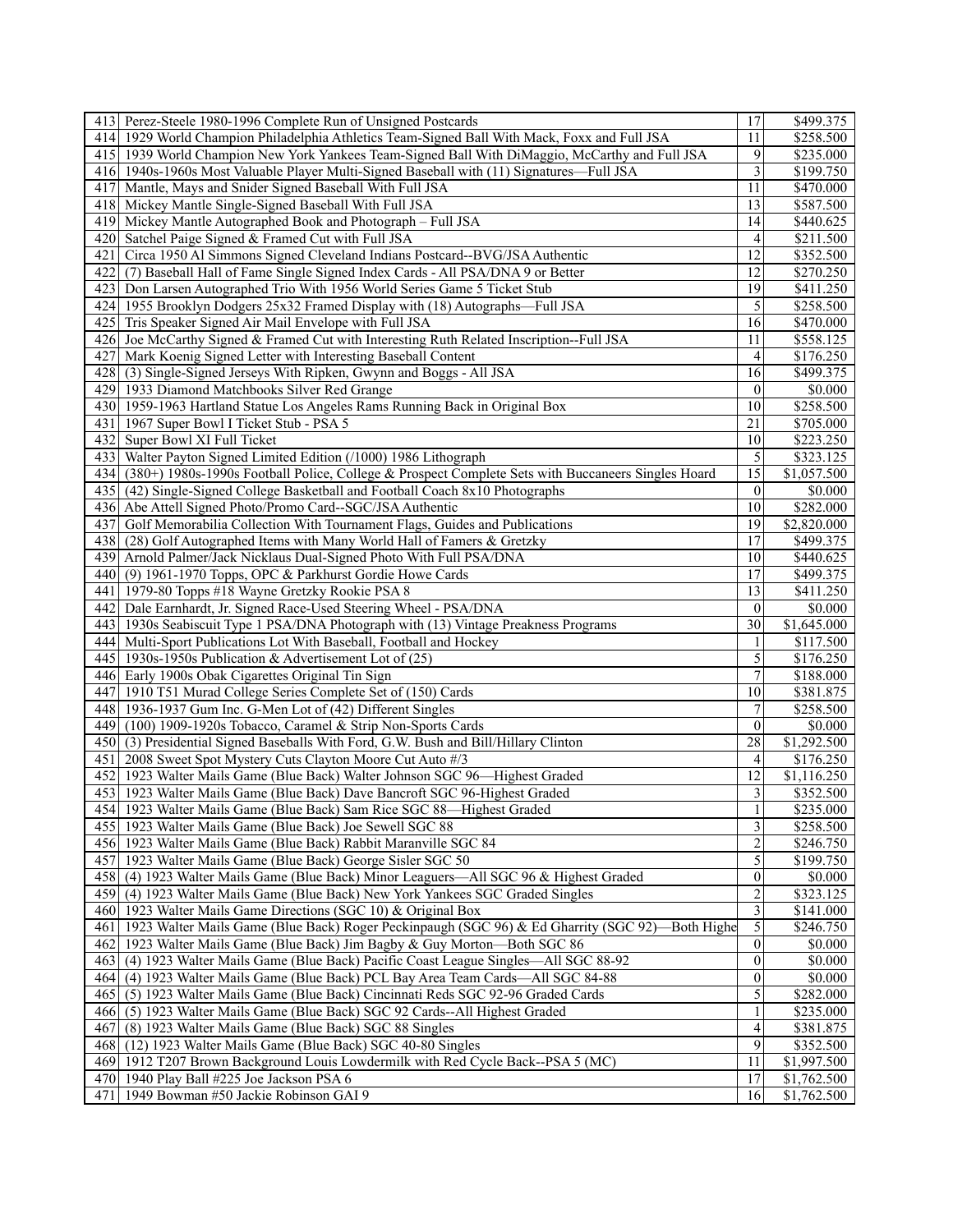| 472 1888 N29 Allen & Ginter Buck Ewing SGC 40                                                             | 14              | \$822.500             |
|-----------------------------------------------------------------------------------------------------------|-----------------|-----------------------|
| 473 1909-11 T206 White Borders Bobby Wallace (Brown Hindu)—PSA 2                                          | 14              | \$411.250             |
| 474 (7) 1909-11 T206 White Border Southern Leaguers with (3) PSA—All Old Mill                             | 17              | \$705.000             |
| 475 1939 Play Ball #26 Joe DiMaggio (GAI 1) & 1952 Bowman #101 Mickey Mantle (GAI 1.5)                    | 6               | \$470.000             |
| 476 (10) 1941 Play Ball High-Grade Singles with Vaughan—All SGC 84 or Better                              | 6               | \$558.125             |
| 477 1953 Topps #82 Mickey Mantle PSA 5                                                                    | 17              | \$1,175.000           |
|                                                                                                           |                 |                       |
| 478 1955 Topps #123 Sandy Koufax Rookie PSA 7                                                             | 16              | \$998.750             |
| 479 1957 Topps #95 Mickey Mantle PSA 6                                                                    | 12              | \$499.375             |
| 480 1952 Topps #59 Robin Roberts (Red Back) SGC 88—Highest Graded                                         | 3               | \$528.750             |
| 481 1953 Topps #82 Mickey Mantle PSA 7                                                                    | 19              | \$3,525.000           |
| 482 1955 Topps #164 Roberto Clemente Rookie BVG 8.5                                                       | 29              | \$4,700.000           |
| 483 (24) 1960 & 1961 Topps Baseball PSA Graded Stars with (2) Mantle                                      | 17              | \$1,410.000           |
| 484 1888 N29 Allen & Ginter Partial Set of (35/50) with (4) Baseball                                      | 21              | \$1,410.000           |
| 485 1950-1952 Callahan Hall of Fame Complete Set of (63) Cards with (18) PSA Graded and Original Box      | 10              | \$499.375             |
| 486 1954 Topps Baseball Complete Set of (250/250)                                                         | 15              | \$1,645.000           |
| 487 1955 Topps Baseball Near Set of (204/206) Cards                                                       | 14              | \$1,645.000           |
| 488 1956 Topps Baseball Complete Set of (340) With Checklists and (3) SGC Graded                          | 15              | \$2,350.000           |
| 489 1957 Topps Baseball Complete Set of (407/407)                                                         | 21              | \$2,702.500           |
|                                                                                                           |                 |                       |
| 490 1958 Topps Baseball Complete Set (494/494)                                                            | 9               | \$1,292.500           |
| 491 1959 Topps Baseball Near Set (547/572) with (45) Variations                                           | 8               | \$881.250             |
| 492 (2100+) 1961 Nu-Card Baseball Scoops Hoard with (17) Complete Sets                                    | 18              | \$1,762.500           |
| 493 1962 Topps Baseball Complete Set of (598) Cards                                                       | 17              | \$2,115.000           |
| 494 1963 Topps Baseball Complete Set (576/576) with (3) Variations                                        | 19              | \$2,702.500           |
| 495 1964 Topps Baseball Complete Set of (587) Cards                                                       | 16              | \$1,527.500           |
| 496 1965 Topps Baseball Complete Set of (598) Cards                                                       | 16              | \$1,762.500           |
| 497 1969 Topps Baseball Complete Set of (664/664) Cards with (2) Variations                               | 15              | \$1,175.000           |
| 498 1975-1978 Hostess Complete Set in Panels Run with Boxes and Extras                                    | 20              | \$940.000             |
| 499 1970 Topps Baseball Complete Set (720/720)                                                            | 13              | \$763.750             |
| 500 1971 Topps Baseball Complete Set of (752) Cards                                                       | 13              | \$881.250             |
| 501   1972 Topps Baseball Complete Set of (787) Cards                                                     | 17              | \$705.000             |
| 502 1973 & 1974 Topps Baseball Complete Sets                                                              | 14              | $\overline{$822.500}$ |
|                                                                                                           | 13              |                       |
| 503 1974 & 1976 Topps Baseball Complete Sets with (46) PSA Graded                                         |                 | \$646.250             |
| 504 1975 Topps Baseball Complete Set (660/660) & Rack with Brett RC Showing                               | 26              | \$940.000             |
| 505 1975-1979 Topps Baseball Complete Set Run                                                             | 15              | \$881.250             |
| 506 1993 Topps Finest Baseball Complete PSA Graded Set (199/199)--#1 on Registry                          | 7               | \$646.250             |
| 507 (4) 1910-1911 Turkey Red T3 Baseball Cards                                                            | 4               | \$381.875             |
| 508 (28) Turn-of-the-Century Baseball Card Grab Bag with T206                                             | 15              | \$411.250             |
| 509 (3) 1928-1935 Babe Ruth Cards/Postcards with (2) SGC Graded                                           | 18              | \$822.500             |
| 510 (23) 1922-1969 Baseball Album & Stamp Sets with 1922 E120 American Caramel                            | 20              | \$705.000             |
| (5) 1950-1965 Baseball Uncut Sheets, Strips and Panels with Maris<br>5111                                 | 2               | \$188.000             |
| 512 (74) 1953-1955 Red Man Tobacco Cards with Tabs including Mays                                         | 15              | \$499.375             |
| 513 (180+) 1959-1963 Fleer Baseball & Three Stooges Singles                                               | $\overline{13}$ | \$763.750             |
| 514 (165+) 1962-1963 Baseball & Football Salada-Junkets with (11) Hall of Famers & Shortprint/Variations  | 11              | \$705.000             |
| 515 (52) 1909-11 T206 White Border Tougher Backs                                                          | 12              | \$1,410.000           |
|                                                                                                           | 13              |                       |
| 516 (435+) 1952-1963 Topps Baseball Cards with Several Stars & (4) Display Boxes--Loaded                  |                 | \$4,993.750           |
| $517$ (2100+) 1957-1989 Multi-Sport Shoebox Collection with (2) Mantles                                   | 15              | \$940.000             |
| 518 (20) Multi-Sport Highland Mint Silver & Gold Cards                                                    | 19              | \$2,937.500           |
| 519 1966 Topps Baseball Starter Set of (321) Different with Many Stars                                    | 10              | \$646.250             |
| $520(5000+)$ 1972 Topps Baseball Singles                                                                  | 14              | \$646.250             |
| (73) 1982-1997 Mostly Baseball Modern Rookie Star Collection with Ripken & Jeter<br>521                   | 9               | \$352.500             |
| 522 (23) Multi-Sport Highland Mint Bronze Cards with Others                                               | $\overline{15}$ | \$646.250             |
| 523 1968, 1970 and 1971 Topps Baseball PSA Graded Wax Packs                                               | 13              | $\overline{$881.250}$ |
| 524 1978 Topps Baseball Wax & 1979 Topps Baseball Cello Unopened Boxes                                    | 15              | \$940.000             |
| (116) 1980-1988 Topps & Fleer Baseball Unopened Cello, Grocery & Rack Packs with Many Stars Showin<br>525 | $\overline{15}$ | \$440.625             |
| 526 2002 Topps 206 Series 2 Sealed 10-Box Case                                                            | 13              | \$763.750             |
| (8) 1994-2000 Modern Baseball Parallel & Certified Autograph Sets<br>527                                  | 25              | \$2,585.000           |
| 528 1998 Donruss Baseball Signature Series Century Marks Near Set of (117/122) Certified Autographs       | 20              | \$3,818.750           |
|                                                                                                           | 22              |                       |
| 529 (28) 1999-2003 Topps Complete/Near Sets with Heritage Master Sets & (1225+) Modern Inserts            |                 | \$1,410.000           |
| 530 (240+) Modern Baseball Hall of Famer/Superstar Certified Auto/Game-Used/Inserts                       | 17              | \$940.000             |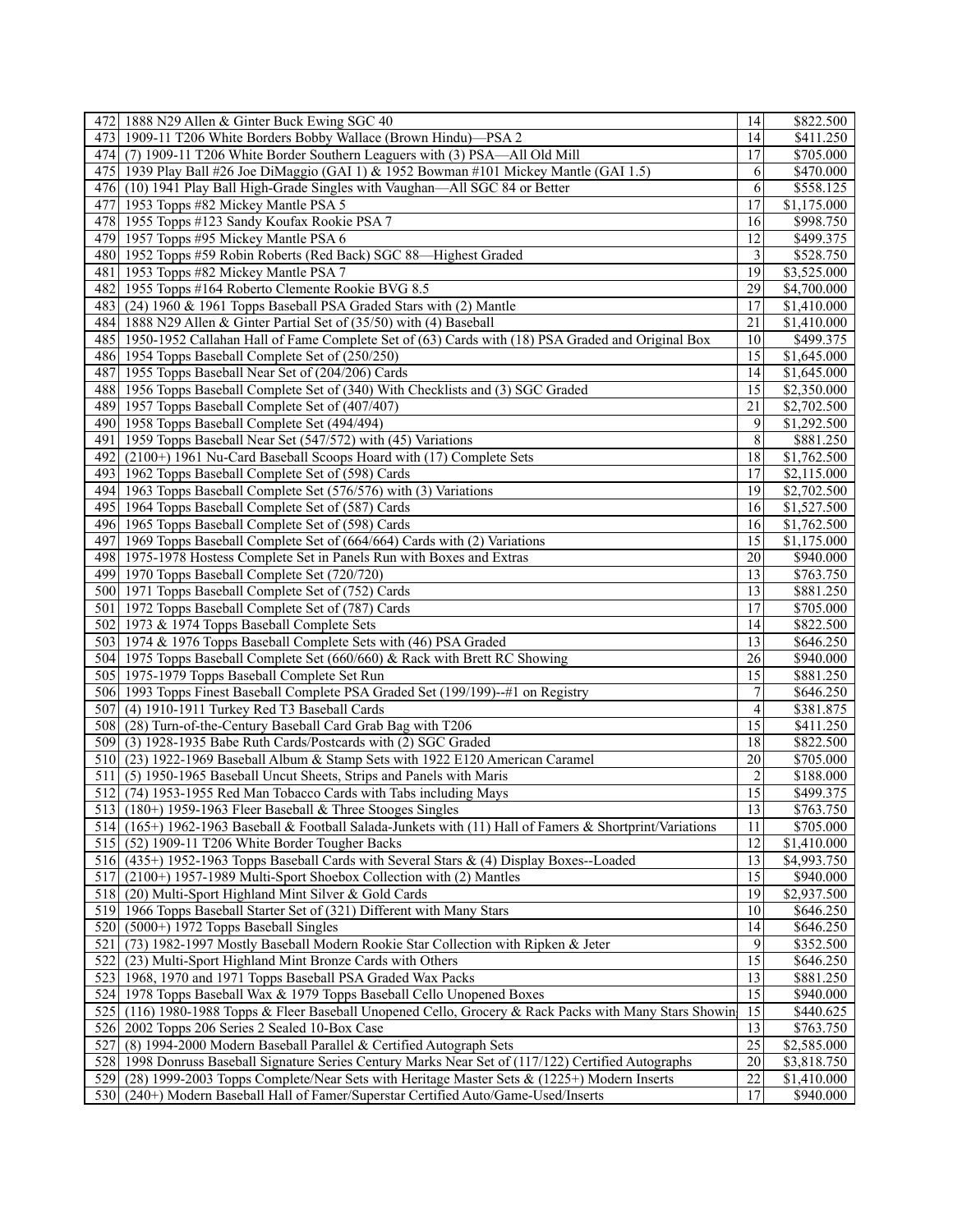| 531 (12) 1989-2001 Ken Griffey Jr. Auto/Game-Used/Rookie Group                                           | 11              | \$381.875                          |
|----------------------------------------------------------------------------------------------------------|-----------------|------------------------------------|
| (166) 1996 Leaf Signature Series Gold, Silver, Bronze & Extended Certified Autographs with Jeter<br>532I | 14              | \$470.000                          |
| 533 (18) Modern Alex Rodriguez Game-Used Bat/Jersey, Certified Autos & Inserts                           | 11              | \$411.250                          |
| 534 1997 Donruss Significant Signatures Complete Set of (22) Cards                                       | 16              | \$587.500                          |
| 535 1997-1998 Donruss Signature Series Significant Signatures & Notable Nicknames Sets                   | 21              | $\overline{$1,997.500}$            |
| 536 1998 SP Authentic Chirography Complete Set of (30) Certified Autographs                              | 11              | \$411.250                          |
| 537<br>(3) 1997-2000 Topps/Bowman Baseball Certified Autograph Sets with Cabrera RC                      | 18              | \$1,175.000                        |
| 538 2001 Fleer GOTG Feel the Game Classics Game-Used Jersey/Bat Complete Set of (24) with Ruth           | 9               | \$352.500                          |
| 539 2001 SP Game Bat Edition Piece of the Game Near Set of (55/59) Bat Cards                             | 4               | \$211.500                          |
| 540   2000 Upper Deck Yankee Legends Group of (4) Auto/Game-Used Subsets with Ruth & Gehrig              | 4               | \$1,175.000                        |
| 541<br>2001 Fleer Greats of the Game Near Set of (92/94) Autos with Base Set                             | 16              | $\overline{$}2,467.500$            |
| 542<br>(425+) Modern Baseball Certified Auto/Jersey/Inserts Collection                                   | 19              | \$1,997.500                        |
| 543 Ultimate Troy Glaus Player Singles Collection of (440) Modern Auto/Jersey/Inserts with (11) #1/1     | 16              | \$998.750                          |
| 544 (110) Modern Football Certified Auto & Game-Used Jersey Inserts                                      | 20              | $\overline{$2,232.500}$            |
| 545 (4) 1996-2000 Football Certified Auto/Jersey Sets with Favre                                         | 19              | \$1,410.000                        |
| 546 (940+) 1985-2004 Basketball Certified Autographs, Game-Used & Inserts                                | 11              | \$940.000                          |
| 547<br>$(12)$ 1990-2002 Hockey Complete/Near Sets with $(800+)$ Modern Inserts                           | 19              | \$646.250                          |
|                                                                                                          | 15              |                                    |
| 548   2000 Fleer Tradition Autographics Football Partial Set of (115/160) with Brady RC                  | 5               | \$646.250                          |
| 2001 Fleer Hot Prospects Football Complete Set of (100) with (7) Insert/Game-Used Subsets<br>5491        |                 | \$293.750                          |
| 550 (2400+) 1999-2004 Football Certified Autos/Game-Used/Inserts                                         | 12              | \$705.000                          |
| 551<br>1996-97 Skybox Premium Basketball (Blue) Autographics Partial Set of (40/95) with Extras          | 20              | \$1,762.500                        |
| 552 1998-99 Skybox Premium Basketball Autographics Near Set (137/139)                                    | 13              | \$1,292.500                        |
| 553 (143) 1998-2000 Skybox Premium Autographics Basketball Singles with (2) Olajuwon                     | 17              | \$646.250                          |
| 554 (21) 1994-2001 Hockey Certified Autograph Cards with Many Howe & Orr                                 | 22              | \$881.250                          |
| 555 (58) Modern Multi-Sport Certified Autograph & Game-Used Singles                                      | 3               | \$199.750                          |
| 556 2010 Topps Triple Threads Hillary Clinton #1/1 Certified Auto & Triple Relic                         | $\,$ $\,$       | \$528.750                          |
| 557 (135) Multi-Sport Modern Certified Auto/Printing Plate Collection with Many Stars                    | $\overline{13}$ | \$940.000                          |
| 558 (159) Multi-Sport Certified Autograph/Game-Used/Insert Collection                                    | 17              | \$587.500                          |
| 559 (950+) Modern Multi-Sport Auto/Jersey/Singles Collection with Many Rookies                           | 14              | \$881.250                          |
| 560 (9200+) Modern Multi-Sport Certified Autographs, Game-Used & Inserts                                 | 18              | \$881.250                          |
| 561 Vintage Baseball Audio/Visual Keepsakes Lot                                                          | 6<br>10         | $\overline{$}223.250$<br>\$293.750 |
| 562 1950s-1960s Baseball Games, Decals and Collectibles<br>563 Yogi Berra Oil-on-Canvas Painting         | 7               | \$323.125                          |
| 564 Roger Maris Original Oil-on-Canvas Painting                                                          | 3               | \$258.500                          |
| 565 (4) 1940s-1960 Baseball & Football Store Display Boxes with Collectibles                             | 3               | \$258.500                          |
| 566 1953-55 Brown & Bigelow Collection of (14) with Ruth Address Book                                    | 10              | \$411.250                          |
| 567 1950s Baseball Trinket Collection With Key Chains and Mini-Pennants                                  | 13              | \$323.125                          |
| 568 (8) 1960s National League Pennants                                                                   | 5               | \$223.250                          |
| 569 New York Yankees Leather-Bound Ice Bucket and Lighter Pairing                                        | 18              | \$646.250                          |
| 570   1960s-1990s Regional Team Portrait Sets/Near-Sets With (MT) 1960 Pirates "Tag-Ons"                 | 3               | \$211.500                          |
| 571 Jack Lang 1989 A's-Giants World Series Jacket                                                        | $\overline{7}$  | \$199.750                          |
| 572 Foxx, Greenberg, Ott Vintage Store Model Bats                                                        | 4               | \$223.250                          |
| 573 (4) Hall of Fame Brown Bats With 1973 Clemente                                                       | $\overline{18}$ | \$1,762.500                        |
| 574 (30) 1938 Pittsburgh Pirates Original George Burke Photographs with Wagner                           | 5               | \$411.250                          |
| 575 (5) 1900s-1910s "How-To" and Baseball Guides                                                         | $\overline{2}$  | \$188.000                          |
| 576 Vintage Baseball Premiums and Scorecards Grouping                                                    | 4               | \$211.500                          |
| 1951 Griffith Stadium Scorecard From Mantle's Third Career Game<br>577                                   | $\overline{2}$  | \$129.250                          |
| 578 Los Angeles Dodgers Memorabilia Collection With Publications, Cards and Miscellaneous                | 11              | \$528.750                          |
| 579 Baltimore Orioles 1950s Gibbs-Conner Bank                                                            | 8               | \$499.375                          |
| 580 Cleveland Indians 1950s Gibbs-Conner Bank                                                            | $\theta$        | \$0.000                            |
| 581 St. Louis Cardinals 1950s Gibbs-Conner Bank                                                          | 6               | \$323.125                          |
| 582 1951 Gibbs-Connor Cleveland Indians Toothpick Holder and Stamp Dispenser                             | $\overline{13}$ | \$499.375                          |
| 583 (20) 1974 Baseball Bobbleheads With (19) Different Teams                                             | 13              | \$587.500                          |
| 584<br>Bobblehead/Figurine Lot of (34) With Rarities                                                     | 8               | \$258.500                          |
| 585 1933 A.L. Champion Washington Senators Team-Signed Ball With Cronin, Rice and Full JSA               | 6               | \$176.250                          |
| 586 1934 Washington Senators Team-Signed Ball With Cronin, Berg and Full JSA                             | 9               | \$293.750                          |
| 587 1936 Washington Senators Team-Signed Ball With Harris and Full JSA                                   | 4               | \$164.500                          |
| 588 1940 Washington Senators Team-Signed Ball With Harris and Full JSA                                   | $\vert 5 \vert$ | \$176.250                          |
| 589 1942 Washington Senators Team-Signed Ball With Altrock, Wynn and Full JSA                            | 9               | \$235.000                          |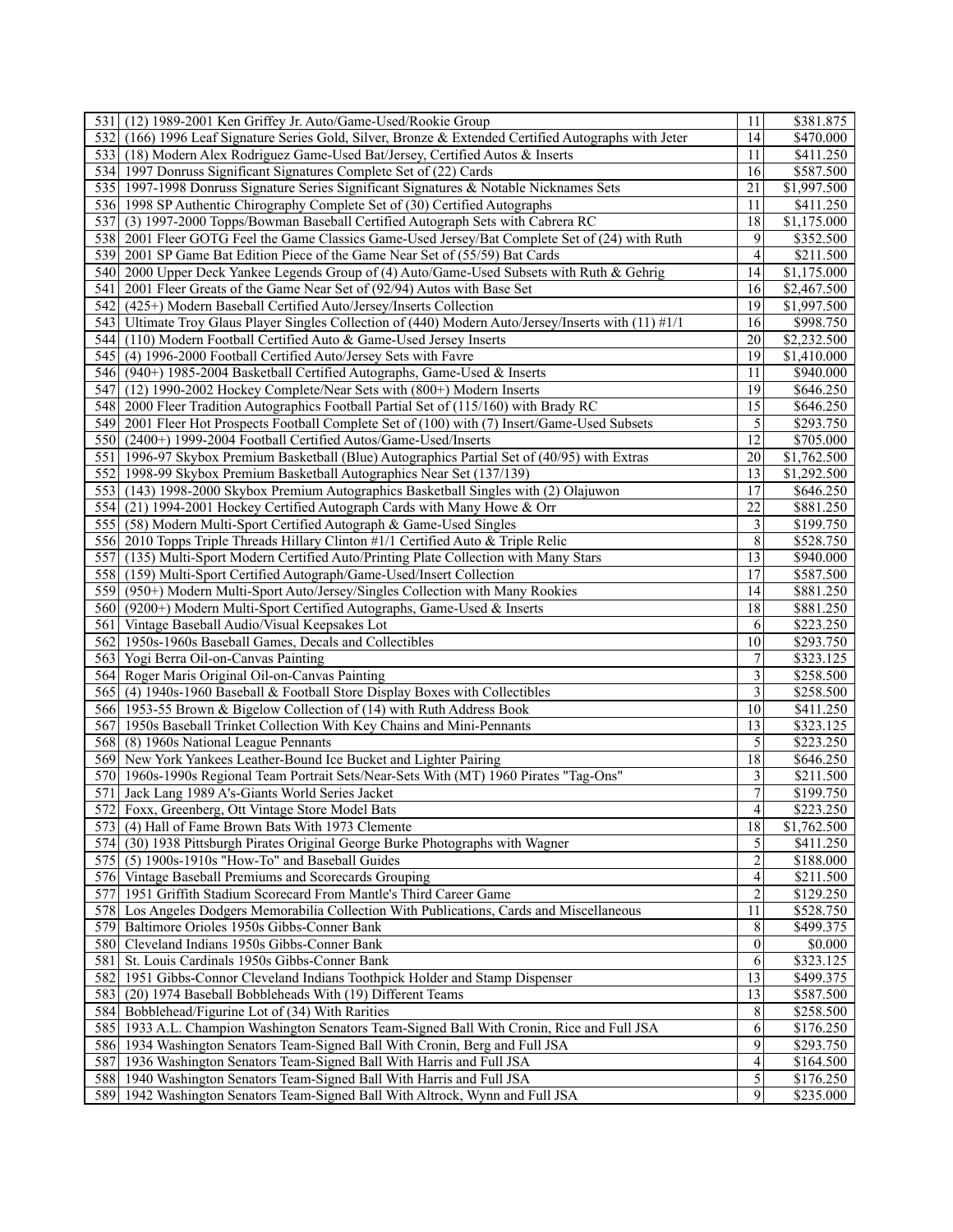| 590 1950 Washington Senators Team-Signed Ball With Harris, Altrock and Full JSA                                                          | 6               | \$223.250              |
|------------------------------------------------------------------------------------------------------------------------------------------|-----------------|------------------------|
| 591<br>1950 Washngton Senators Team-Signed Ball With Harris and Full JSA                                                                 | 9               | \$246.750              |
| 592<br>1951 Washington Senators Team-Signed Ball With Harris and Full JSA                                                                |                 | \$117.500              |
| 593 1953 Washington Senators Team-Signed Ball With Harris and Full JSA                                                                   | 5               | \$199.750              |
| 594 1954 Washington Senators Team-Signed Ball With Killebrew, Manush and Full JSA                                                        | 9               | \$246.750              |
| 595 1961 Washington Senators Team-Signed Ball With Full JSA                                                                              | 8               | \$223.250              |
| 596 1962 Washington Senators Team-Signed Ball With Full JSA                                                                              | 1               | \$117.500              |
| 597<br>1967 Washington Senators Team-Signed Ball With Hodges and Full JSA                                                                | 4               | \$164.500              |
| 598 1968 Washington Senators Team-Signed Ball With Fox and Full JSA                                                                      | 7               | \$235.000              |
| 599 1970 Washington Senators Team-Signed Ball With N. Fox and Full JSA                                                                   | 4               | \$176.250              |
| 600 1971 Washington Senators Team-Signed Ball With T. Williams, Fox and Full JSA                                                         | 8               | $\overline{$}282.000$  |
| 601 1960 World Champion Pittsburgh Pirates Team-Signed Ball With Mazeroski, G. Sisler and Full PSA/DNA                                   | 6               | \$293.750              |
| 602<br>1957 New York Giants Team-Signed Baseball with (27) Signatures-Full JSA                                                           | 4               | \$211.500              |
| 603 1965 Baltimore Orioles Team-Signed Ball With Palmer, B. Robinson and Full JSA                                                        | 1               | \$176.250              |
|                                                                                                                                          | 10              | \$282.000              |
| 604 1966 American League All-Stars Team-Signed Ball With Hunter, B. Robinson and Full JSA                                                | 22              |                        |
| 605 New York Yankees Reunion Ball Signed by (31) With Berra, Ford, Mantle and Full JSA                                                   | 4               | \$1,057.500            |
| 606 High-Grade Sandy Koufax Single-Signed Baseball—PSA/DNA Gem Mint 10                                                                   |                 | \$558.125              |
| 1949 and 1950 Washington Senators Team-Signed Balls With Full JSA<br>607                                                                 | 8               | \$258.500              |
| (3) Multi-Signed Pitching Record Holders Baseballs with Full JSA<br>6081                                                                 | 8               | \$352.500              |
| 609 (4) 1980s-1990s New York Yankees Team-Signed Baseballs                                                                               | 9               | \$381.875              |
| 610 500 Home Run Club Signed Baseball With Mantle, Williams and Full JSA                                                                 | 11              | \$763.750              |
| 611 1949 New York Yankees Team-Signed Ball With Berra and Full JSA                                                                       | 10              | \$381.875              |
| 612 1920s-1930s Cincinnati Reds Ball Signed by (6) With Neale, Roush and Full JSA                                                        | 3               | \$411.250              |
| 613 (14) Hall of Famer Single-Signed Baseballs With Hubbell, Koufax and Drysdale                                                         | 23              | \$1,175.000            |
| 614 1991 National League Team-Signed Baseball Collection of (12) With N.L. All-Star Team                                                 | 17              | \$646.250              |
| 615 (17) Multi-/Single-Signed Baseballs with Triple Crown & Williams—Many Interesting Inscriptions                                       | 26              | \$1,762.500            |
| 616 (28) Single-Signed Baseballs With Berra, Ford and (2) Musial                                                                         | 24              | \$1,175.000            |
| 617 Autographed Baseball Collection of (51) With J. DiMaggio, T. Williams and Mays                                                       | 24              | \$2,115.000            |
| 618 Walter Johnson/Ossie Bluege 1927 Typewritten Signed Letter With Full JSA                                                             | 8               | \$822.500              |
| 619 Multi-Signed Hall of Fame Bat and Ball With Koufax, Reese and Full JSA                                                               | 12              | \$940.000              |
| 620 Ted Williams Single-Signed Bat With Full JSA                                                                                         | 11              | \$646.250              |
| 621<br>1961 Yankees and 1969 Mets Team-Signed Reunion Bats With Full JSA                                                                 | 15              | \$470.000              |
| 622 William Harridge 1962 All-Star Game Personal Passes & 1954 TLS                                                                       | 3               | \$199.750              |
| 623 Honus Wagner Cut Signature With Full JSA                                                                                             | 10              | \$587.500              |
| 624 Jimmie Foxx Single-Signed Album Page - PSA/DNA Authentic                                                                             | 11              | \$587.500              |
| 625 1950 Mickey Cochrane Signed Government Postcard—BVG/JSA 8                                                                            | 5               | \$323.125              |
| 626 Honus Wagner 1939 Baseball Hall of Fame FDC With Full JSA                                                                            | 33              | \$3,525.000            |
| 627<br>Roberto Clemente Signed & Framed Cut with Full JSA                                                                                | 10              | \$1,410.000            |
| 628 1961 World Champion New York Yankees Display Signed by (45) With Mantle, Maris and Full JSA                                          | 7               | \$1,527.500            |
| 629 1961 New York Yankees Signed Photo Lot of (10) With Mantle and Maris                                                                 | 24              | \$1,116.250            |
| 630 Perez Steele Hall of Fame Postcard/Great Moments Set with (48) Signed Including Ashburn & Campanella                                 | 23              | \$2,115.000            |
| 631 Ted Williams Autographed Mitchell & Ness Red Sox Jersey With Full JSA                                                                | 12              | \$998.750              |
| 632 (3) Ken Griffey, Jr. Signed Jerseys With PCL Rainiers Flannel                                                                        | 14              | $\overline{$}763.750$  |
| 633 (6) Signed Hall of Fame Stat Plaques with Mantle, Williams & Koufax                                                                  | 15              | \$499.375              |
| 634 (29) Pete Rose Single-Signed 16x20 Photographs                                                                                       | 11              | \$646.250              |
| 635 (46) Autographed Gateway Cachets with Mantle, Koufax and T. Williams                                                                 | 20              | \$1,175.000            |
| 636 Ty Cobb Signed 1950 W576 Callahan Card With Ron Lewis Print and Full JSA                                                             | $\overline{12}$ | \$1,410.000            |
| (5) Signed Willie Mays 20x16 1954 World Series Prints - ALL PSA/DNA 10<br>637                                                            | 14              | \$763.750              |
| 638 (12,000+) 1980s-Current Autographed Baseball Card Hoard                                                                              | 16              | \$2,585.000            |
| 639 Ted Williams and Mickey Mantle Signed Lithographs - Both Full JSA                                                                    | 16              | \$440.625              |
| 640 Boston-Area Signed Litho and Poster Lot of (8) With (3) T. Williams and (2) Doerr                                                    | 10              | \$470.000              |
| (125+) Autographed 8x10 Photographs with Many Hall of Famers Including Mantle<br>641                                                     | 20              | $\overline{1,116.250}$ |
| Baseball Autograph Balance of Collection With Aaron, Schmidt and Ryan<br>642                                                             | 23              | \$1,175.000            |
|                                                                                                                                          | 13              |                        |
| 643<br>"Willie, Mickey and The Duke" Signed, Framed Print                                                                                |                 | \$470.000              |
| 644 Bill Russell/Wilt Chamberlain Signed Framed 16x20 Photograph                                                                         | 16              | \$763.750              |
| 645 Larry Bird Signed Boston Garden Chair With Full JSA<br>646 1966-67 World Champion Philadelphia 76ers Team-Signed Photo With Full JSA | 8               | \$499.375              |
|                                                                                                                                          |                 |                        |
|                                                                                                                                          | 24              | \$1,175.000            |
| 647 John Wooden Autograph Collection of (15) with Pyramid of Success<br>648 1981-82 Topps Basketball Cut Card Case                       | 13<br>18        | \$323.125<br>\$763.750 |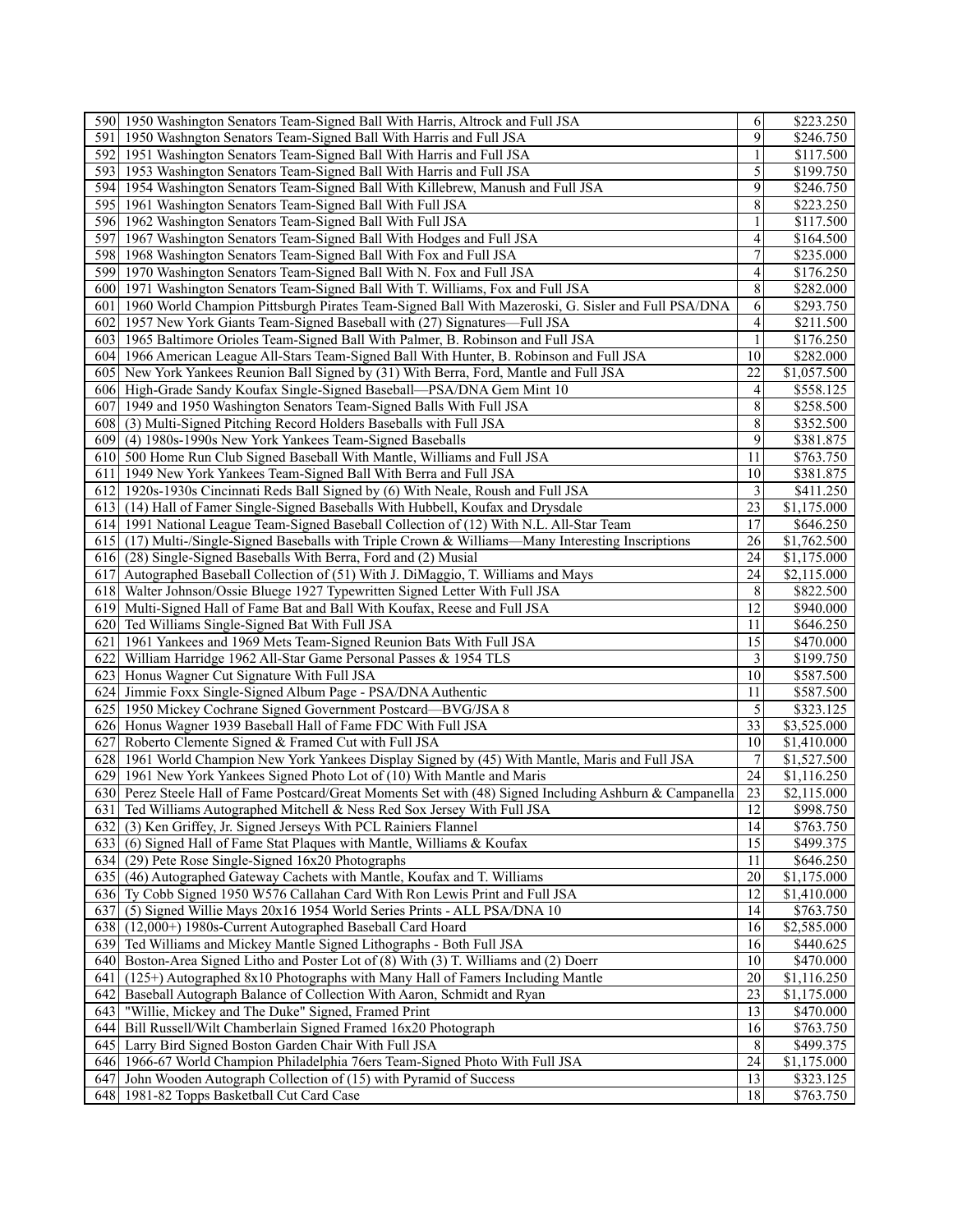| 32<br>650 1965 Topps #122 Joe Namath Rookie—GAI 9<br>\$3,818.750<br>(3) 1962-1972 Football Complete/Partial Sets with 1962 Topps<br>24<br>\$1,410.000<br>651 I<br>652 1961-1986 Football Oddball/Regional Complete & Near Set Group<br>20<br>\$763.750<br>12<br>653 (140+) 1978-2001 Football Complete Sets with Many Oddball & Regional<br>\$440.625<br>11<br>654 (6) 1948-1965 Topps, Bowman & Fleer Football Hall of Fame Rookie Singles—All SGC<br>\$440.625<br>9<br>\$499.375<br>655 1953 & 1954 Los Angeles Rams Team Issue Sets with Original Envelopes<br>656 1960 & 1969 Topps Football Complete/Near Sets<br>16<br>\$705.000<br>657 (3) 1964-1970 Philadelphia Gum & Kelloggs Football Complete Sets<br>21<br>\$1,116.250<br>658 Program and Field Pass From 1962 New York Giants Y.A. Tittle 7-TD Pass Game<br>\$176.250<br>1<br>9<br>\$323.125<br>659 (6) 1964 Andover Press NFL/AFL Large 22x18 Color Team Posters<br>\$705.000<br>660 (15) Single-Signed Football Mini-Helmets With Favre, Hornung and Starr<br>21<br>\$1,175.000<br>(42) Single-Signed Football Mini-Helmets With Brady, Brees and Stram<br>23<br>661 I<br>21<br>662 (3) Tom Brady Signed/Framed Super Bowl XXXVIII Displays<br>\$646.250<br>663 (34) Single-Signed Football Mini-Helmets With Csonka, Elway and Maynard<br>15<br>\$1,527.500<br>\$352.500<br>664 (2) Johnny Unitas Oil-on-Canvas Paintings<br>665 (80) 1990 Collegiate Collection Notre Dame Football Cases<br>\$470.000<br>1<br>6<br>666 1938 F.C. Cartledge Famous Prize Fighters Complete Set of (50) with (9) PSA Graded<br>\$352.500<br>$\tau$<br>667 1948 Leaf Boxing Near Set (42/49)<br>\$381.875<br>7<br>668 Rocky Marciano Signed Large Cut with Full JSA<br>\$470.000<br>\$235.000<br>669 1974 Muhammad Ali vs. George Foreman Closed Circuit Program Signed by Ali--Full JSA<br>1<br>8<br>\$763.750<br>670 Rocky Marciano Signed Handwritten Letter With Full JSA<br>12<br>\$381.875<br>671 Muhammad Ali Signed 1970 Life Magazine Cover With Full JSA<br>5<br>672 Steve Sax Original Watercolor Signed by Muhammad Ali<br>\$763.750<br>673 Ali vs. Frazier "Fight of the Century" Madison Square Garden Program and Ticket Stub<br>11<br>\$646.250<br>674 Vintage Golf Memorabilia Lot With 1964 U.S. Open Spectator Scope<br>\$176.250<br>6<br>3<br>675 (19) Tournament-Issued PGA Tournament Towels With U.S. Open and Masters<br>\$199.750<br>676 U.S. Trotting Association 1944-1993 Sires & Dams Registry/Yearbook Run<br>$\mathbf{1}$<br>\$235.000<br>$\overline{15}$<br>677 NASCAR Helmet Signed by (23) With R. Petty, Wallace and Full JSA<br>\$411.250<br>$\overline{9}$<br>678 (23) 1951-1956 Multi-Sport Grab Bag with (2) Mantle<br>\$822.500<br>17<br>679 (772) 1955-1962 Baseball and Football Singles with Stars<br>$\overline{$1,175.000}$<br>15<br>680 (70) 1960-1993 Multi-Sport Star & Rookie Collection with 1968 Topps Game Set<br>\$646.250<br>\$528.750<br>Muhammad Ali and Mickey Mantle Autographed Framed Displays With Full PSA/DNA<br>11<br>681 I<br>682 Multi-Sport Autograph Balance of Collection With Gretzky, Namath and P. Stewart<br>\$323.125<br>6<br>683 1954-1958 Sports Illustrated Collection of (189) Different with First Issue<br>16<br>\$1,292.500<br>17<br>684 (250+) 1948-1950 Multi-/Non-Sport Singles with Many Stars<br>\$940.000<br>34<br>\$3,525.000<br>685 (2750+) 1955-1961 Baseball/Football/Non-Sports Shoebox with Numerous Mantles<br>\$705.000<br>686 (1000+) 1977-1992 Multi-Sport Set & Wax Set Treasure Chest<br>16<br>7<br>687 Massive Modern Multi-Sport Treasure Chest of Cards & Memorabilia<br>\$470.000<br>688 (23) 1948-1975 Multi-Sport Grab Bag with Mantle<br>12<br>\$440.625<br>13<br>689 (160+) 1952-1960 Multi-Sport Shoebox Collection with Williams<br>\$558.125<br>20<br>\$763.750<br>690 (1850+) 1956-1978 Football & Basketball Singles Group<br>24<br>691 (350+) 1984-1989 Multi-Sport Wax Packs & (7) Unopened Boxes<br>\$822.500<br>15<br>692 1920s-1960s Multi-Sport Publication Lot<br>\$293.750<br>10<br>693 Muhammad Ali and Joe Namath Autographed Magazine Covers<br>$\overline{$}282.000$<br>20 <sup>°</sup><br>(5) Multi-Sport Autographed 8x10 Photographs/Lithographs with Ali, Mantle & Williams--All Full JSA<br>\$881.250<br>694<br>$\boldsymbol{2}$<br>695<br>Baltimore Area Memorabilia Collection With Ripken Family Baseballs<br>\$323.125<br>$\overline{18}$<br>696 (7) PSA/DNA Encapsulated Autographs With E. Collins, J. DiMaggio and T. Williams<br>\$1,057.500<br>17<br>697<br>(11) 1990-1997 Multi-Sport Superstar PSA/DNA Signed Cards with (2) Williams<br>\$1,057.500<br>18<br>Multi-Sport Balance of Collection With Signed Koufax, Magic Johnson and Rose<br>698<br>\$646.250<br>17<br>699 Multi-Sport Autograph Balance of Collection With Aaron, Abdul-Jabbar, Howe and Staubach<br>\$1,175.000<br>700<br>(8) Multi-Sport Signed Collectibles with (7) UDA including (2) Gretzky<br>14<br>\$440.625<br>13<br>701<br>1939 Play Ball #26 Joe DiMaggio SGC 50<br>\$499.375<br>702 1947 Bond Bread Jackie Robinson (Portrait) SGC 20<br>11<br>\$440.625<br>18<br>\$822.500<br>703<br>1959 Kahn's Wieners Woodie Held (PSA 8) & Dick Brodowski (PSA 7)<br>17<br>704 (23) 1961 Topps Baseball High Numbers with Many Stars—All SGC<br>\$587.500<br>705<br>(8) 1955-1974 Topps Baseball Graded Hall of Famers & Stars<br>15<br>\$440.625<br>706 1967 Topps Baseball Cello Pack - PSA 7<br>15<br>\$323.125<br>707 1969 Topps #500 Mickey Mantle (Yellow Letters) PSA 7<br>15<br>\$411.250 | 649 1986-87 Fleer #57 Michael Jordan Rookie PSA 9 | 14 | \$1,116.250 |
|------------------------------------------------------------------------------------------------------------------------------------------------------------------------------------------------------------------------------------------------------------------------------------------------------------------------------------------------------------------------------------------------------------------------------------------------------------------------------------------------------------------------------------------------------------------------------------------------------------------------------------------------------------------------------------------------------------------------------------------------------------------------------------------------------------------------------------------------------------------------------------------------------------------------------------------------------------------------------------------------------------------------------------------------------------------------------------------------------------------------------------------------------------------------------------------------------------------------------------------------------------------------------------------------------------------------------------------------------------------------------------------------------------------------------------------------------------------------------------------------------------------------------------------------------------------------------------------------------------------------------------------------------------------------------------------------------------------------------------------------------------------------------------------------------------------------------------------------------------------------------------------------------------------------------------------------------------------------------------------------------------------------------------------------------------------------------------------------------------------------------------------------------------------------------------------------------------------------------------------------------------------------------------------------------------------------------------------------------------------------------------------------------------------------------------------------------------------------------------------------------------------------------------------------------------------------------------------------------------------------------------------------------------------------------------------------------------------------------------------------------------------------------------------------------------------------------------------------------------------------------------------------------------------------------------------------------------------------------------------------------------------------------------------------------------------------------------------------------------------------------------------------------------------------------------------------------------------------------------------------------------------------------------------------------------------------------------------------------------------------------------------------------------------------------------------------------------------------------------------------------------------------------------------------------------------------------------------------------------------------------------------------------------------------------------------------------------------------------------------------------------------------------------------------------------------------------------------------------------------------------------------------------------------------------------------------------------------------------------------------------------------------------------------------------------------------------------------------------------------------------------------------------------------------------------------------------------------------------------------------------------------------------------------------------------------------------------------------------------------------------------------------------------------------------------------------------------------------------------------------------------------------------------------------------------------------------------------------------------------------------------------------------------------------------------------------------------------------------------------------------------------------------------------------------------------------------------------------------------------------------------------------------------------------------------------------------------------------------------------------------------------------------------------------------------------------------------------------------------------------------------------------------------------------------------------------------------------------------------------------------------------------------------------------------------------------------------------------------------------------------------------------------------------------------------------------------------------------------------------------------------------------------------------------------------------|---------------------------------------------------|----|-------------|
|                                                                                                                                                                                                                                                                                                                                                                                                                                                                                                                                                                                                                                                                                                                                                                                                                                                                                                                                                                                                                                                                                                                                                                                                                                                                                                                                                                                                                                                                                                                                                                                                                                                                                                                                                                                                                                                                                                                                                                                                                                                                                                                                                                                                                                                                                                                                                                                                                                                                                                                                                                                                                                                                                                                                                                                                                                                                                                                                                                                                                                                                                                                                                                                                                                                                                                                                                                                                                                                                                                                                                                                                                                                                                                                                                                                                                                                                                                                                                                                                                                                                                                                                                                                                                                                                                                                                                                                                                                                                                                                                                                                                                                                                                                                                                                                                                                                                                                                                                                                                                                                                                                                                                                                                                                                                                                                                                                                                                                                                                                                                                                  |                                                   |    |             |
|                                                                                                                                                                                                                                                                                                                                                                                                                                                                                                                                                                                                                                                                                                                                                                                                                                                                                                                                                                                                                                                                                                                                                                                                                                                                                                                                                                                                                                                                                                                                                                                                                                                                                                                                                                                                                                                                                                                                                                                                                                                                                                                                                                                                                                                                                                                                                                                                                                                                                                                                                                                                                                                                                                                                                                                                                                                                                                                                                                                                                                                                                                                                                                                                                                                                                                                                                                                                                                                                                                                                                                                                                                                                                                                                                                                                                                                                                                                                                                                                                                                                                                                                                                                                                                                                                                                                                                                                                                                                                                                                                                                                                                                                                                                                                                                                                                                                                                                                                                                                                                                                                                                                                                                                                                                                                                                                                                                                                                                                                                                                                                  |                                                   |    |             |
|                                                                                                                                                                                                                                                                                                                                                                                                                                                                                                                                                                                                                                                                                                                                                                                                                                                                                                                                                                                                                                                                                                                                                                                                                                                                                                                                                                                                                                                                                                                                                                                                                                                                                                                                                                                                                                                                                                                                                                                                                                                                                                                                                                                                                                                                                                                                                                                                                                                                                                                                                                                                                                                                                                                                                                                                                                                                                                                                                                                                                                                                                                                                                                                                                                                                                                                                                                                                                                                                                                                                                                                                                                                                                                                                                                                                                                                                                                                                                                                                                                                                                                                                                                                                                                                                                                                                                                                                                                                                                                                                                                                                                                                                                                                                                                                                                                                                                                                                                                                                                                                                                                                                                                                                                                                                                                                                                                                                                                                                                                                                                                  |                                                   |    |             |
|                                                                                                                                                                                                                                                                                                                                                                                                                                                                                                                                                                                                                                                                                                                                                                                                                                                                                                                                                                                                                                                                                                                                                                                                                                                                                                                                                                                                                                                                                                                                                                                                                                                                                                                                                                                                                                                                                                                                                                                                                                                                                                                                                                                                                                                                                                                                                                                                                                                                                                                                                                                                                                                                                                                                                                                                                                                                                                                                                                                                                                                                                                                                                                                                                                                                                                                                                                                                                                                                                                                                                                                                                                                                                                                                                                                                                                                                                                                                                                                                                                                                                                                                                                                                                                                                                                                                                                                                                                                                                                                                                                                                                                                                                                                                                                                                                                                                                                                                                                                                                                                                                                                                                                                                                                                                                                                                                                                                                                                                                                                                                                  |                                                   |    |             |
|                                                                                                                                                                                                                                                                                                                                                                                                                                                                                                                                                                                                                                                                                                                                                                                                                                                                                                                                                                                                                                                                                                                                                                                                                                                                                                                                                                                                                                                                                                                                                                                                                                                                                                                                                                                                                                                                                                                                                                                                                                                                                                                                                                                                                                                                                                                                                                                                                                                                                                                                                                                                                                                                                                                                                                                                                                                                                                                                                                                                                                                                                                                                                                                                                                                                                                                                                                                                                                                                                                                                                                                                                                                                                                                                                                                                                                                                                                                                                                                                                                                                                                                                                                                                                                                                                                                                                                                                                                                                                                                                                                                                                                                                                                                                                                                                                                                                                                                                                                                                                                                                                                                                                                                                                                                                                                                                                                                                                                                                                                                                                                  |                                                   |    |             |
|                                                                                                                                                                                                                                                                                                                                                                                                                                                                                                                                                                                                                                                                                                                                                                                                                                                                                                                                                                                                                                                                                                                                                                                                                                                                                                                                                                                                                                                                                                                                                                                                                                                                                                                                                                                                                                                                                                                                                                                                                                                                                                                                                                                                                                                                                                                                                                                                                                                                                                                                                                                                                                                                                                                                                                                                                                                                                                                                                                                                                                                                                                                                                                                                                                                                                                                                                                                                                                                                                                                                                                                                                                                                                                                                                                                                                                                                                                                                                                                                                                                                                                                                                                                                                                                                                                                                                                                                                                                                                                                                                                                                                                                                                                                                                                                                                                                                                                                                                                                                                                                                                                                                                                                                                                                                                                                                                                                                                                                                                                                                                                  |                                                   |    |             |
|                                                                                                                                                                                                                                                                                                                                                                                                                                                                                                                                                                                                                                                                                                                                                                                                                                                                                                                                                                                                                                                                                                                                                                                                                                                                                                                                                                                                                                                                                                                                                                                                                                                                                                                                                                                                                                                                                                                                                                                                                                                                                                                                                                                                                                                                                                                                                                                                                                                                                                                                                                                                                                                                                                                                                                                                                                                                                                                                                                                                                                                                                                                                                                                                                                                                                                                                                                                                                                                                                                                                                                                                                                                                                                                                                                                                                                                                                                                                                                                                                                                                                                                                                                                                                                                                                                                                                                                                                                                                                                                                                                                                                                                                                                                                                                                                                                                                                                                                                                                                                                                                                                                                                                                                                                                                                                                                                                                                                                                                                                                                                                  |                                                   |    |             |
|                                                                                                                                                                                                                                                                                                                                                                                                                                                                                                                                                                                                                                                                                                                                                                                                                                                                                                                                                                                                                                                                                                                                                                                                                                                                                                                                                                                                                                                                                                                                                                                                                                                                                                                                                                                                                                                                                                                                                                                                                                                                                                                                                                                                                                                                                                                                                                                                                                                                                                                                                                                                                                                                                                                                                                                                                                                                                                                                                                                                                                                                                                                                                                                                                                                                                                                                                                                                                                                                                                                                                                                                                                                                                                                                                                                                                                                                                                                                                                                                                                                                                                                                                                                                                                                                                                                                                                                                                                                                                                                                                                                                                                                                                                                                                                                                                                                                                                                                                                                                                                                                                                                                                                                                                                                                                                                                                                                                                                                                                                                                                                  |                                                   |    |             |
|                                                                                                                                                                                                                                                                                                                                                                                                                                                                                                                                                                                                                                                                                                                                                                                                                                                                                                                                                                                                                                                                                                                                                                                                                                                                                                                                                                                                                                                                                                                                                                                                                                                                                                                                                                                                                                                                                                                                                                                                                                                                                                                                                                                                                                                                                                                                                                                                                                                                                                                                                                                                                                                                                                                                                                                                                                                                                                                                                                                                                                                                                                                                                                                                                                                                                                                                                                                                                                                                                                                                                                                                                                                                                                                                                                                                                                                                                                                                                                                                                                                                                                                                                                                                                                                                                                                                                                                                                                                                                                                                                                                                                                                                                                                                                                                                                                                                                                                                                                                                                                                                                                                                                                                                                                                                                                                                                                                                                                                                                                                                                                  |                                                   |    |             |
|                                                                                                                                                                                                                                                                                                                                                                                                                                                                                                                                                                                                                                                                                                                                                                                                                                                                                                                                                                                                                                                                                                                                                                                                                                                                                                                                                                                                                                                                                                                                                                                                                                                                                                                                                                                                                                                                                                                                                                                                                                                                                                                                                                                                                                                                                                                                                                                                                                                                                                                                                                                                                                                                                                                                                                                                                                                                                                                                                                                                                                                                                                                                                                                                                                                                                                                                                                                                                                                                                                                                                                                                                                                                                                                                                                                                                                                                                                                                                                                                                                                                                                                                                                                                                                                                                                                                                                                                                                                                                                                                                                                                                                                                                                                                                                                                                                                                                                                                                                                                                                                                                                                                                                                                                                                                                                                                                                                                                                                                                                                                                                  |                                                   |    |             |
|                                                                                                                                                                                                                                                                                                                                                                                                                                                                                                                                                                                                                                                                                                                                                                                                                                                                                                                                                                                                                                                                                                                                                                                                                                                                                                                                                                                                                                                                                                                                                                                                                                                                                                                                                                                                                                                                                                                                                                                                                                                                                                                                                                                                                                                                                                                                                                                                                                                                                                                                                                                                                                                                                                                                                                                                                                                                                                                                                                                                                                                                                                                                                                                                                                                                                                                                                                                                                                                                                                                                                                                                                                                                                                                                                                                                                                                                                                                                                                                                                                                                                                                                                                                                                                                                                                                                                                                                                                                                                                                                                                                                                                                                                                                                                                                                                                                                                                                                                                                                                                                                                                                                                                                                                                                                                                                                                                                                                                                                                                                                                                  |                                                   |    |             |
|                                                                                                                                                                                                                                                                                                                                                                                                                                                                                                                                                                                                                                                                                                                                                                                                                                                                                                                                                                                                                                                                                                                                                                                                                                                                                                                                                                                                                                                                                                                                                                                                                                                                                                                                                                                                                                                                                                                                                                                                                                                                                                                                                                                                                                                                                                                                                                                                                                                                                                                                                                                                                                                                                                                                                                                                                                                                                                                                                                                                                                                                                                                                                                                                                                                                                                                                                                                                                                                                                                                                                                                                                                                                                                                                                                                                                                                                                                                                                                                                                                                                                                                                                                                                                                                                                                                                                                                                                                                                                                                                                                                                                                                                                                                                                                                                                                                                                                                                                                                                                                                                                                                                                                                                                                                                                                                                                                                                                                                                                                                                                                  |                                                   |    |             |
|                                                                                                                                                                                                                                                                                                                                                                                                                                                                                                                                                                                                                                                                                                                                                                                                                                                                                                                                                                                                                                                                                                                                                                                                                                                                                                                                                                                                                                                                                                                                                                                                                                                                                                                                                                                                                                                                                                                                                                                                                                                                                                                                                                                                                                                                                                                                                                                                                                                                                                                                                                                                                                                                                                                                                                                                                                                                                                                                                                                                                                                                                                                                                                                                                                                                                                                                                                                                                                                                                                                                                                                                                                                                                                                                                                                                                                                                                                                                                                                                                                                                                                                                                                                                                                                                                                                                                                                                                                                                                                                                                                                                                                                                                                                                                                                                                                                                                                                                                                                                                                                                                                                                                                                                                                                                                                                                                                                                                                                                                                                                                                  |                                                   |    |             |
|                                                                                                                                                                                                                                                                                                                                                                                                                                                                                                                                                                                                                                                                                                                                                                                                                                                                                                                                                                                                                                                                                                                                                                                                                                                                                                                                                                                                                                                                                                                                                                                                                                                                                                                                                                                                                                                                                                                                                                                                                                                                                                                                                                                                                                                                                                                                                                                                                                                                                                                                                                                                                                                                                                                                                                                                                                                                                                                                                                                                                                                                                                                                                                                                                                                                                                                                                                                                                                                                                                                                                                                                                                                                                                                                                                                                                                                                                                                                                                                                                                                                                                                                                                                                                                                                                                                                                                                                                                                                                                                                                                                                                                                                                                                                                                                                                                                                                                                                                                                                                                                                                                                                                                                                                                                                                                                                                                                                                                                                                                                                                                  |                                                   |    |             |
|                                                                                                                                                                                                                                                                                                                                                                                                                                                                                                                                                                                                                                                                                                                                                                                                                                                                                                                                                                                                                                                                                                                                                                                                                                                                                                                                                                                                                                                                                                                                                                                                                                                                                                                                                                                                                                                                                                                                                                                                                                                                                                                                                                                                                                                                                                                                                                                                                                                                                                                                                                                                                                                                                                                                                                                                                                                                                                                                                                                                                                                                                                                                                                                                                                                                                                                                                                                                                                                                                                                                                                                                                                                                                                                                                                                                                                                                                                                                                                                                                                                                                                                                                                                                                                                                                                                                                                                                                                                                                                                                                                                                                                                                                                                                                                                                                                                                                                                                                                                                                                                                                                                                                                                                                                                                                                                                                                                                                                                                                                                                                                  |                                                   |    |             |
|                                                                                                                                                                                                                                                                                                                                                                                                                                                                                                                                                                                                                                                                                                                                                                                                                                                                                                                                                                                                                                                                                                                                                                                                                                                                                                                                                                                                                                                                                                                                                                                                                                                                                                                                                                                                                                                                                                                                                                                                                                                                                                                                                                                                                                                                                                                                                                                                                                                                                                                                                                                                                                                                                                                                                                                                                                                                                                                                                                                                                                                                                                                                                                                                                                                                                                                                                                                                                                                                                                                                                                                                                                                                                                                                                                                                                                                                                                                                                                                                                                                                                                                                                                                                                                                                                                                                                                                                                                                                                                                                                                                                                                                                                                                                                                                                                                                                                                                                                                                                                                                                                                                                                                                                                                                                                                                                                                                                                                                                                                                                                                  |                                                   |    |             |
|                                                                                                                                                                                                                                                                                                                                                                                                                                                                                                                                                                                                                                                                                                                                                                                                                                                                                                                                                                                                                                                                                                                                                                                                                                                                                                                                                                                                                                                                                                                                                                                                                                                                                                                                                                                                                                                                                                                                                                                                                                                                                                                                                                                                                                                                                                                                                                                                                                                                                                                                                                                                                                                                                                                                                                                                                                                                                                                                                                                                                                                                                                                                                                                                                                                                                                                                                                                                                                                                                                                                                                                                                                                                                                                                                                                                                                                                                                                                                                                                                                                                                                                                                                                                                                                                                                                                                                                                                                                                                                                                                                                                                                                                                                                                                                                                                                                                                                                                                                                                                                                                                                                                                                                                                                                                                                                                                                                                                                                                                                                                                                  |                                                   |    |             |
|                                                                                                                                                                                                                                                                                                                                                                                                                                                                                                                                                                                                                                                                                                                                                                                                                                                                                                                                                                                                                                                                                                                                                                                                                                                                                                                                                                                                                                                                                                                                                                                                                                                                                                                                                                                                                                                                                                                                                                                                                                                                                                                                                                                                                                                                                                                                                                                                                                                                                                                                                                                                                                                                                                                                                                                                                                                                                                                                                                                                                                                                                                                                                                                                                                                                                                                                                                                                                                                                                                                                                                                                                                                                                                                                                                                                                                                                                                                                                                                                                                                                                                                                                                                                                                                                                                                                                                                                                                                                                                                                                                                                                                                                                                                                                                                                                                                                                                                                                                                                                                                                                                                                                                                                                                                                                                                                                                                                                                                                                                                                                                  |                                                   |    |             |
|                                                                                                                                                                                                                                                                                                                                                                                                                                                                                                                                                                                                                                                                                                                                                                                                                                                                                                                                                                                                                                                                                                                                                                                                                                                                                                                                                                                                                                                                                                                                                                                                                                                                                                                                                                                                                                                                                                                                                                                                                                                                                                                                                                                                                                                                                                                                                                                                                                                                                                                                                                                                                                                                                                                                                                                                                                                                                                                                                                                                                                                                                                                                                                                                                                                                                                                                                                                                                                                                                                                                                                                                                                                                                                                                                                                                                                                                                                                                                                                                                                                                                                                                                                                                                                                                                                                                                                                                                                                                                                                                                                                                                                                                                                                                                                                                                                                                                                                                                                                                                                                                                                                                                                                                                                                                                                                                                                                                                                                                                                                                                                  |                                                   |    |             |
|                                                                                                                                                                                                                                                                                                                                                                                                                                                                                                                                                                                                                                                                                                                                                                                                                                                                                                                                                                                                                                                                                                                                                                                                                                                                                                                                                                                                                                                                                                                                                                                                                                                                                                                                                                                                                                                                                                                                                                                                                                                                                                                                                                                                                                                                                                                                                                                                                                                                                                                                                                                                                                                                                                                                                                                                                                                                                                                                                                                                                                                                                                                                                                                                                                                                                                                                                                                                                                                                                                                                                                                                                                                                                                                                                                                                                                                                                                                                                                                                                                                                                                                                                                                                                                                                                                                                                                                                                                                                                                                                                                                                                                                                                                                                                                                                                                                                                                                                                                                                                                                                                                                                                                                                                                                                                                                                                                                                                                                                                                                                                                  |                                                   |    |             |
|                                                                                                                                                                                                                                                                                                                                                                                                                                                                                                                                                                                                                                                                                                                                                                                                                                                                                                                                                                                                                                                                                                                                                                                                                                                                                                                                                                                                                                                                                                                                                                                                                                                                                                                                                                                                                                                                                                                                                                                                                                                                                                                                                                                                                                                                                                                                                                                                                                                                                                                                                                                                                                                                                                                                                                                                                                                                                                                                                                                                                                                                                                                                                                                                                                                                                                                                                                                                                                                                                                                                                                                                                                                                                                                                                                                                                                                                                                                                                                                                                                                                                                                                                                                                                                                                                                                                                                                                                                                                                                                                                                                                                                                                                                                                                                                                                                                                                                                                                                                                                                                                                                                                                                                                                                                                                                                                                                                                                                                                                                                                                                  |                                                   |    |             |
|                                                                                                                                                                                                                                                                                                                                                                                                                                                                                                                                                                                                                                                                                                                                                                                                                                                                                                                                                                                                                                                                                                                                                                                                                                                                                                                                                                                                                                                                                                                                                                                                                                                                                                                                                                                                                                                                                                                                                                                                                                                                                                                                                                                                                                                                                                                                                                                                                                                                                                                                                                                                                                                                                                                                                                                                                                                                                                                                                                                                                                                                                                                                                                                                                                                                                                                                                                                                                                                                                                                                                                                                                                                                                                                                                                                                                                                                                                                                                                                                                                                                                                                                                                                                                                                                                                                                                                                                                                                                                                                                                                                                                                                                                                                                                                                                                                                                                                                                                                                                                                                                                                                                                                                                                                                                                                                                                                                                                                                                                                                                                                  |                                                   |    |             |
|                                                                                                                                                                                                                                                                                                                                                                                                                                                                                                                                                                                                                                                                                                                                                                                                                                                                                                                                                                                                                                                                                                                                                                                                                                                                                                                                                                                                                                                                                                                                                                                                                                                                                                                                                                                                                                                                                                                                                                                                                                                                                                                                                                                                                                                                                                                                                                                                                                                                                                                                                                                                                                                                                                                                                                                                                                                                                                                                                                                                                                                                                                                                                                                                                                                                                                                                                                                                                                                                                                                                                                                                                                                                                                                                                                                                                                                                                                                                                                                                                                                                                                                                                                                                                                                                                                                                                                                                                                                                                                                                                                                                                                                                                                                                                                                                                                                                                                                                                                                                                                                                                                                                                                                                                                                                                                                                                                                                                                                                                                                                                                  |                                                   |    |             |
|                                                                                                                                                                                                                                                                                                                                                                                                                                                                                                                                                                                                                                                                                                                                                                                                                                                                                                                                                                                                                                                                                                                                                                                                                                                                                                                                                                                                                                                                                                                                                                                                                                                                                                                                                                                                                                                                                                                                                                                                                                                                                                                                                                                                                                                                                                                                                                                                                                                                                                                                                                                                                                                                                                                                                                                                                                                                                                                                                                                                                                                                                                                                                                                                                                                                                                                                                                                                                                                                                                                                                                                                                                                                                                                                                                                                                                                                                                                                                                                                                                                                                                                                                                                                                                                                                                                                                                                                                                                                                                                                                                                                                                                                                                                                                                                                                                                                                                                                                                                                                                                                                                                                                                                                                                                                                                                                                                                                                                                                                                                                                                  |                                                   |    |             |
|                                                                                                                                                                                                                                                                                                                                                                                                                                                                                                                                                                                                                                                                                                                                                                                                                                                                                                                                                                                                                                                                                                                                                                                                                                                                                                                                                                                                                                                                                                                                                                                                                                                                                                                                                                                                                                                                                                                                                                                                                                                                                                                                                                                                                                                                                                                                                                                                                                                                                                                                                                                                                                                                                                                                                                                                                                                                                                                                                                                                                                                                                                                                                                                                                                                                                                                                                                                                                                                                                                                                                                                                                                                                                                                                                                                                                                                                                                                                                                                                                                                                                                                                                                                                                                                                                                                                                                                                                                                                                                                                                                                                                                                                                                                                                                                                                                                                                                                                                                                                                                                                                                                                                                                                                                                                                                                                                                                                                                                                                                                                                                  |                                                   |    |             |
|                                                                                                                                                                                                                                                                                                                                                                                                                                                                                                                                                                                                                                                                                                                                                                                                                                                                                                                                                                                                                                                                                                                                                                                                                                                                                                                                                                                                                                                                                                                                                                                                                                                                                                                                                                                                                                                                                                                                                                                                                                                                                                                                                                                                                                                                                                                                                                                                                                                                                                                                                                                                                                                                                                                                                                                                                                                                                                                                                                                                                                                                                                                                                                                                                                                                                                                                                                                                                                                                                                                                                                                                                                                                                                                                                                                                                                                                                                                                                                                                                                                                                                                                                                                                                                                                                                                                                                                                                                                                                                                                                                                                                                                                                                                                                                                                                                                                                                                                                                                                                                                                                                                                                                                                                                                                                                                                                                                                                                                                                                                                                                  |                                                   |    |             |
|                                                                                                                                                                                                                                                                                                                                                                                                                                                                                                                                                                                                                                                                                                                                                                                                                                                                                                                                                                                                                                                                                                                                                                                                                                                                                                                                                                                                                                                                                                                                                                                                                                                                                                                                                                                                                                                                                                                                                                                                                                                                                                                                                                                                                                                                                                                                                                                                                                                                                                                                                                                                                                                                                                                                                                                                                                                                                                                                                                                                                                                                                                                                                                                                                                                                                                                                                                                                                                                                                                                                                                                                                                                                                                                                                                                                                                                                                                                                                                                                                                                                                                                                                                                                                                                                                                                                                                                                                                                                                                                                                                                                                                                                                                                                                                                                                                                                                                                                                                                                                                                                                                                                                                                                                                                                                                                                                                                                                                                                                                                                                                  |                                                   |    |             |
|                                                                                                                                                                                                                                                                                                                                                                                                                                                                                                                                                                                                                                                                                                                                                                                                                                                                                                                                                                                                                                                                                                                                                                                                                                                                                                                                                                                                                                                                                                                                                                                                                                                                                                                                                                                                                                                                                                                                                                                                                                                                                                                                                                                                                                                                                                                                                                                                                                                                                                                                                                                                                                                                                                                                                                                                                                                                                                                                                                                                                                                                                                                                                                                                                                                                                                                                                                                                                                                                                                                                                                                                                                                                                                                                                                                                                                                                                                                                                                                                                                                                                                                                                                                                                                                                                                                                                                                                                                                                                                                                                                                                                                                                                                                                                                                                                                                                                                                                                                                                                                                                                                                                                                                                                                                                                                                                                                                                                                                                                                                                                                  |                                                   |    |             |
|                                                                                                                                                                                                                                                                                                                                                                                                                                                                                                                                                                                                                                                                                                                                                                                                                                                                                                                                                                                                                                                                                                                                                                                                                                                                                                                                                                                                                                                                                                                                                                                                                                                                                                                                                                                                                                                                                                                                                                                                                                                                                                                                                                                                                                                                                                                                                                                                                                                                                                                                                                                                                                                                                                                                                                                                                                                                                                                                                                                                                                                                                                                                                                                                                                                                                                                                                                                                                                                                                                                                                                                                                                                                                                                                                                                                                                                                                                                                                                                                                                                                                                                                                                                                                                                                                                                                                                                                                                                                                                                                                                                                                                                                                                                                                                                                                                                                                                                                                                                                                                                                                                                                                                                                                                                                                                                                                                                                                                                                                                                                                                  |                                                   |    |             |
|                                                                                                                                                                                                                                                                                                                                                                                                                                                                                                                                                                                                                                                                                                                                                                                                                                                                                                                                                                                                                                                                                                                                                                                                                                                                                                                                                                                                                                                                                                                                                                                                                                                                                                                                                                                                                                                                                                                                                                                                                                                                                                                                                                                                                                                                                                                                                                                                                                                                                                                                                                                                                                                                                                                                                                                                                                                                                                                                                                                                                                                                                                                                                                                                                                                                                                                                                                                                                                                                                                                                                                                                                                                                                                                                                                                                                                                                                                                                                                                                                                                                                                                                                                                                                                                                                                                                                                                                                                                                                                                                                                                                                                                                                                                                                                                                                                                                                                                                                                                                                                                                                                                                                                                                                                                                                                                                                                                                                                                                                                                                                                  |                                                   |    |             |
|                                                                                                                                                                                                                                                                                                                                                                                                                                                                                                                                                                                                                                                                                                                                                                                                                                                                                                                                                                                                                                                                                                                                                                                                                                                                                                                                                                                                                                                                                                                                                                                                                                                                                                                                                                                                                                                                                                                                                                                                                                                                                                                                                                                                                                                                                                                                                                                                                                                                                                                                                                                                                                                                                                                                                                                                                                                                                                                                                                                                                                                                                                                                                                                                                                                                                                                                                                                                                                                                                                                                                                                                                                                                                                                                                                                                                                                                                                                                                                                                                                                                                                                                                                                                                                                                                                                                                                                                                                                                                                                                                                                                                                                                                                                                                                                                                                                                                                                                                                                                                                                                                                                                                                                                                                                                                                                                                                                                                                                                                                                                                                  |                                                   |    |             |
|                                                                                                                                                                                                                                                                                                                                                                                                                                                                                                                                                                                                                                                                                                                                                                                                                                                                                                                                                                                                                                                                                                                                                                                                                                                                                                                                                                                                                                                                                                                                                                                                                                                                                                                                                                                                                                                                                                                                                                                                                                                                                                                                                                                                                                                                                                                                                                                                                                                                                                                                                                                                                                                                                                                                                                                                                                                                                                                                                                                                                                                                                                                                                                                                                                                                                                                                                                                                                                                                                                                                                                                                                                                                                                                                                                                                                                                                                                                                                                                                                                                                                                                                                                                                                                                                                                                                                                                                                                                                                                                                                                                                                                                                                                                                                                                                                                                                                                                                                                                                                                                                                                                                                                                                                                                                                                                                                                                                                                                                                                                                                                  |                                                   |    |             |
|                                                                                                                                                                                                                                                                                                                                                                                                                                                                                                                                                                                                                                                                                                                                                                                                                                                                                                                                                                                                                                                                                                                                                                                                                                                                                                                                                                                                                                                                                                                                                                                                                                                                                                                                                                                                                                                                                                                                                                                                                                                                                                                                                                                                                                                                                                                                                                                                                                                                                                                                                                                                                                                                                                                                                                                                                                                                                                                                                                                                                                                                                                                                                                                                                                                                                                                                                                                                                                                                                                                                                                                                                                                                                                                                                                                                                                                                                                                                                                                                                                                                                                                                                                                                                                                                                                                                                                                                                                                                                                                                                                                                                                                                                                                                                                                                                                                                                                                                                                                                                                                                                                                                                                                                                                                                                                                                                                                                                                                                                                                                                                  |                                                   |    |             |
|                                                                                                                                                                                                                                                                                                                                                                                                                                                                                                                                                                                                                                                                                                                                                                                                                                                                                                                                                                                                                                                                                                                                                                                                                                                                                                                                                                                                                                                                                                                                                                                                                                                                                                                                                                                                                                                                                                                                                                                                                                                                                                                                                                                                                                                                                                                                                                                                                                                                                                                                                                                                                                                                                                                                                                                                                                                                                                                                                                                                                                                                                                                                                                                                                                                                                                                                                                                                                                                                                                                                                                                                                                                                                                                                                                                                                                                                                                                                                                                                                                                                                                                                                                                                                                                                                                                                                                                                                                                                                                                                                                                                                                                                                                                                                                                                                                                                                                                                                                                                                                                                                                                                                                                                                                                                                                                                                                                                                                                                                                                                                                  |                                                   |    |             |
|                                                                                                                                                                                                                                                                                                                                                                                                                                                                                                                                                                                                                                                                                                                                                                                                                                                                                                                                                                                                                                                                                                                                                                                                                                                                                                                                                                                                                                                                                                                                                                                                                                                                                                                                                                                                                                                                                                                                                                                                                                                                                                                                                                                                                                                                                                                                                                                                                                                                                                                                                                                                                                                                                                                                                                                                                                                                                                                                                                                                                                                                                                                                                                                                                                                                                                                                                                                                                                                                                                                                                                                                                                                                                                                                                                                                                                                                                                                                                                                                                                                                                                                                                                                                                                                                                                                                                                                                                                                                                                                                                                                                                                                                                                                                                                                                                                                                                                                                                                                                                                                                                                                                                                                                                                                                                                                                                                                                                                                                                                                                                                  |                                                   |    |             |
|                                                                                                                                                                                                                                                                                                                                                                                                                                                                                                                                                                                                                                                                                                                                                                                                                                                                                                                                                                                                                                                                                                                                                                                                                                                                                                                                                                                                                                                                                                                                                                                                                                                                                                                                                                                                                                                                                                                                                                                                                                                                                                                                                                                                                                                                                                                                                                                                                                                                                                                                                                                                                                                                                                                                                                                                                                                                                                                                                                                                                                                                                                                                                                                                                                                                                                                                                                                                                                                                                                                                                                                                                                                                                                                                                                                                                                                                                                                                                                                                                                                                                                                                                                                                                                                                                                                                                                                                                                                                                                                                                                                                                                                                                                                                                                                                                                                                                                                                                                                                                                                                                                                                                                                                                                                                                                                                                                                                                                                                                                                                                                  |                                                   |    |             |
|                                                                                                                                                                                                                                                                                                                                                                                                                                                                                                                                                                                                                                                                                                                                                                                                                                                                                                                                                                                                                                                                                                                                                                                                                                                                                                                                                                                                                                                                                                                                                                                                                                                                                                                                                                                                                                                                                                                                                                                                                                                                                                                                                                                                                                                                                                                                                                                                                                                                                                                                                                                                                                                                                                                                                                                                                                                                                                                                                                                                                                                                                                                                                                                                                                                                                                                                                                                                                                                                                                                                                                                                                                                                                                                                                                                                                                                                                                                                                                                                                                                                                                                                                                                                                                                                                                                                                                                                                                                                                                                                                                                                                                                                                                                                                                                                                                                                                                                                                                                                                                                                                                                                                                                                                                                                                                                                                                                                                                                                                                                                                                  |                                                   |    |             |
|                                                                                                                                                                                                                                                                                                                                                                                                                                                                                                                                                                                                                                                                                                                                                                                                                                                                                                                                                                                                                                                                                                                                                                                                                                                                                                                                                                                                                                                                                                                                                                                                                                                                                                                                                                                                                                                                                                                                                                                                                                                                                                                                                                                                                                                                                                                                                                                                                                                                                                                                                                                                                                                                                                                                                                                                                                                                                                                                                                                                                                                                                                                                                                                                                                                                                                                                                                                                                                                                                                                                                                                                                                                                                                                                                                                                                                                                                                                                                                                                                                                                                                                                                                                                                                                                                                                                                                                                                                                                                                                                                                                                                                                                                                                                                                                                                                                                                                                                                                                                                                                                                                                                                                                                                                                                                                                                                                                                                                                                                                                                                                  |                                                   |    |             |
|                                                                                                                                                                                                                                                                                                                                                                                                                                                                                                                                                                                                                                                                                                                                                                                                                                                                                                                                                                                                                                                                                                                                                                                                                                                                                                                                                                                                                                                                                                                                                                                                                                                                                                                                                                                                                                                                                                                                                                                                                                                                                                                                                                                                                                                                                                                                                                                                                                                                                                                                                                                                                                                                                                                                                                                                                                                                                                                                                                                                                                                                                                                                                                                                                                                                                                                                                                                                                                                                                                                                                                                                                                                                                                                                                                                                                                                                                                                                                                                                                                                                                                                                                                                                                                                                                                                                                                                                                                                                                                                                                                                                                                                                                                                                                                                                                                                                                                                                                                                                                                                                                                                                                                                                                                                                                                                                                                                                                                                                                                                                                                  |                                                   |    |             |
|                                                                                                                                                                                                                                                                                                                                                                                                                                                                                                                                                                                                                                                                                                                                                                                                                                                                                                                                                                                                                                                                                                                                                                                                                                                                                                                                                                                                                                                                                                                                                                                                                                                                                                                                                                                                                                                                                                                                                                                                                                                                                                                                                                                                                                                                                                                                                                                                                                                                                                                                                                                                                                                                                                                                                                                                                                                                                                                                                                                                                                                                                                                                                                                                                                                                                                                                                                                                                                                                                                                                                                                                                                                                                                                                                                                                                                                                                                                                                                                                                                                                                                                                                                                                                                                                                                                                                                                                                                                                                                                                                                                                                                                                                                                                                                                                                                                                                                                                                                                                                                                                                                                                                                                                                                                                                                                                                                                                                                                                                                                                                                  |                                                   |    |             |
|                                                                                                                                                                                                                                                                                                                                                                                                                                                                                                                                                                                                                                                                                                                                                                                                                                                                                                                                                                                                                                                                                                                                                                                                                                                                                                                                                                                                                                                                                                                                                                                                                                                                                                                                                                                                                                                                                                                                                                                                                                                                                                                                                                                                                                                                                                                                                                                                                                                                                                                                                                                                                                                                                                                                                                                                                                                                                                                                                                                                                                                                                                                                                                                                                                                                                                                                                                                                                                                                                                                                                                                                                                                                                                                                                                                                                                                                                                                                                                                                                                                                                                                                                                                                                                                                                                                                                                                                                                                                                                                                                                                                                                                                                                                                                                                                                                                                                                                                                                                                                                                                                                                                                                                                                                                                                                                                                                                                                                                                                                                                                                  |                                                   |    |             |
|                                                                                                                                                                                                                                                                                                                                                                                                                                                                                                                                                                                                                                                                                                                                                                                                                                                                                                                                                                                                                                                                                                                                                                                                                                                                                                                                                                                                                                                                                                                                                                                                                                                                                                                                                                                                                                                                                                                                                                                                                                                                                                                                                                                                                                                                                                                                                                                                                                                                                                                                                                                                                                                                                                                                                                                                                                                                                                                                                                                                                                                                                                                                                                                                                                                                                                                                                                                                                                                                                                                                                                                                                                                                                                                                                                                                                                                                                                                                                                                                                                                                                                                                                                                                                                                                                                                                                                                                                                                                                                                                                                                                                                                                                                                                                                                                                                                                                                                                                                                                                                                                                                                                                                                                                                                                                                                                                                                                                                                                                                                                                                  |                                                   |    |             |
|                                                                                                                                                                                                                                                                                                                                                                                                                                                                                                                                                                                                                                                                                                                                                                                                                                                                                                                                                                                                                                                                                                                                                                                                                                                                                                                                                                                                                                                                                                                                                                                                                                                                                                                                                                                                                                                                                                                                                                                                                                                                                                                                                                                                                                                                                                                                                                                                                                                                                                                                                                                                                                                                                                                                                                                                                                                                                                                                                                                                                                                                                                                                                                                                                                                                                                                                                                                                                                                                                                                                                                                                                                                                                                                                                                                                                                                                                                                                                                                                                                                                                                                                                                                                                                                                                                                                                                                                                                                                                                                                                                                                                                                                                                                                                                                                                                                                                                                                                                                                                                                                                                                                                                                                                                                                                                                                                                                                                                                                                                                                                                  |                                                   |    |             |
|                                                                                                                                                                                                                                                                                                                                                                                                                                                                                                                                                                                                                                                                                                                                                                                                                                                                                                                                                                                                                                                                                                                                                                                                                                                                                                                                                                                                                                                                                                                                                                                                                                                                                                                                                                                                                                                                                                                                                                                                                                                                                                                                                                                                                                                                                                                                                                                                                                                                                                                                                                                                                                                                                                                                                                                                                                                                                                                                                                                                                                                                                                                                                                                                                                                                                                                                                                                                                                                                                                                                                                                                                                                                                                                                                                                                                                                                                                                                                                                                                                                                                                                                                                                                                                                                                                                                                                                                                                                                                                                                                                                                                                                                                                                                                                                                                                                                                                                                                                                                                                                                                                                                                                                                                                                                                                                                                                                                                                                                                                                                                                  |                                                   |    |             |
|                                                                                                                                                                                                                                                                                                                                                                                                                                                                                                                                                                                                                                                                                                                                                                                                                                                                                                                                                                                                                                                                                                                                                                                                                                                                                                                                                                                                                                                                                                                                                                                                                                                                                                                                                                                                                                                                                                                                                                                                                                                                                                                                                                                                                                                                                                                                                                                                                                                                                                                                                                                                                                                                                                                                                                                                                                                                                                                                                                                                                                                                                                                                                                                                                                                                                                                                                                                                                                                                                                                                                                                                                                                                                                                                                                                                                                                                                                                                                                                                                                                                                                                                                                                                                                                                                                                                                                                                                                                                                                                                                                                                                                                                                                                                                                                                                                                                                                                                                                                                                                                                                                                                                                                                                                                                                                                                                                                                                                                                                                                                                                  |                                                   |    |             |
|                                                                                                                                                                                                                                                                                                                                                                                                                                                                                                                                                                                                                                                                                                                                                                                                                                                                                                                                                                                                                                                                                                                                                                                                                                                                                                                                                                                                                                                                                                                                                                                                                                                                                                                                                                                                                                                                                                                                                                                                                                                                                                                                                                                                                                                                                                                                                                                                                                                                                                                                                                                                                                                                                                                                                                                                                                                                                                                                                                                                                                                                                                                                                                                                                                                                                                                                                                                                                                                                                                                                                                                                                                                                                                                                                                                                                                                                                                                                                                                                                                                                                                                                                                                                                                                                                                                                                                                                                                                                                                                                                                                                                                                                                                                                                                                                                                                                                                                                                                                                                                                                                                                                                                                                                                                                                                                                                                                                                                                                                                                                                                  |                                                   |    |             |
|                                                                                                                                                                                                                                                                                                                                                                                                                                                                                                                                                                                                                                                                                                                                                                                                                                                                                                                                                                                                                                                                                                                                                                                                                                                                                                                                                                                                                                                                                                                                                                                                                                                                                                                                                                                                                                                                                                                                                                                                                                                                                                                                                                                                                                                                                                                                                                                                                                                                                                                                                                                                                                                                                                                                                                                                                                                                                                                                                                                                                                                                                                                                                                                                                                                                                                                                                                                                                                                                                                                                                                                                                                                                                                                                                                                                                                                                                                                                                                                                                                                                                                                                                                                                                                                                                                                                                                                                                                                                                                                                                                                                                                                                                                                                                                                                                                                                                                                                                                                                                                                                                                                                                                                                                                                                                                                                                                                                                                                                                                                                                                  |                                                   |    |             |
|                                                                                                                                                                                                                                                                                                                                                                                                                                                                                                                                                                                                                                                                                                                                                                                                                                                                                                                                                                                                                                                                                                                                                                                                                                                                                                                                                                                                                                                                                                                                                                                                                                                                                                                                                                                                                                                                                                                                                                                                                                                                                                                                                                                                                                                                                                                                                                                                                                                                                                                                                                                                                                                                                                                                                                                                                                                                                                                                                                                                                                                                                                                                                                                                                                                                                                                                                                                                                                                                                                                                                                                                                                                                                                                                                                                                                                                                                                                                                                                                                                                                                                                                                                                                                                                                                                                                                                                                                                                                                                                                                                                                                                                                                                                                                                                                                                                                                                                                                                                                                                                                                                                                                                                                                                                                                                                                                                                                                                                                                                                                                                  |                                                   |    |             |
|                                                                                                                                                                                                                                                                                                                                                                                                                                                                                                                                                                                                                                                                                                                                                                                                                                                                                                                                                                                                                                                                                                                                                                                                                                                                                                                                                                                                                                                                                                                                                                                                                                                                                                                                                                                                                                                                                                                                                                                                                                                                                                                                                                                                                                                                                                                                                                                                                                                                                                                                                                                                                                                                                                                                                                                                                                                                                                                                                                                                                                                                                                                                                                                                                                                                                                                                                                                                                                                                                                                                                                                                                                                                                                                                                                                                                                                                                                                                                                                                                                                                                                                                                                                                                                                                                                                                                                                                                                                                                                                                                                                                                                                                                                                                                                                                                                                                                                                                                                                                                                                                                                                                                                                                                                                                                                                                                                                                                                                                                                                                                                  |                                                   |    |             |
|                                                                                                                                                                                                                                                                                                                                                                                                                                                                                                                                                                                                                                                                                                                                                                                                                                                                                                                                                                                                                                                                                                                                                                                                                                                                                                                                                                                                                                                                                                                                                                                                                                                                                                                                                                                                                                                                                                                                                                                                                                                                                                                                                                                                                                                                                                                                                                                                                                                                                                                                                                                                                                                                                                                                                                                                                                                                                                                                                                                                                                                                                                                                                                                                                                                                                                                                                                                                                                                                                                                                                                                                                                                                                                                                                                                                                                                                                                                                                                                                                                                                                                                                                                                                                                                                                                                                                                                                                                                                                                                                                                                                                                                                                                                                                                                                                                                                                                                                                                                                                                                                                                                                                                                                                                                                                                                                                                                                                                                                                                                                                                  |                                                   |    |             |
|                                                                                                                                                                                                                                                                                                                                                                                                                                                                                                                                                                                                                                                                                                                                                                                                                                                                                                                                                                                                                                                                                                                                                                                                                                                                                                                                                                                                                                                                                                                                                                                                                                                                                                                                                                                                                                                                                                                                                                                                                                                                                                                                                                                                                                                                                                                                                                                                                                                                                                                                                                                                                                                                                                                                                                                                                                                                                                                                                                                                                                                                                                                                                                                                                                                                                                                                                                                                                                                                                                                                                                                                                                                                                                                                                                                                                                                                                                                                                                                                                                                                                                                                                                                                                                                                                                                                                                                                                                                                                                                                                                                                                                                                                                                                                                                                                                                                                                                                                                                                                                                                                                                                                                                                                                                                                                                                                                                                                                                                                                                                                                  |                                                   |    |             |
|                                                                                                                                                                                                                                                                                                                                                                                                                                                                                                                                                                                                                                                                                                                                                                                                                                                                                                                                                                                                                                                                                                                                                                                                                                                                                                                                                                                                                                                                                                                                                                                                                                                                                                                                                                                                                                                                                                                                                                                                                                                                                                                                                                                                                                                                                                                                                                                                                                                                                                                                                                                                                                                                                                                                                                                                                                                                                                                                                                                                                                                                                                                                                                                                                                                                                                                                                                                                                                                                                                                                                                                                                                                                                                                                                                                                                                                                                                                                                                                                                                                                                                                                                                                                                                                                                                                                                                                                                                                                                                                                                                                                                                                                                                                                                                                                                                                                                                                                                                                                                                                                                                                                                                                                                                                                                                                                                                                                                                                                                                                                                                  |                                                   |    |             |
|                                                                                                                                                                                                                                                                                                                                                                                                                                                                                                                                                                                                                                                                                                                                                                                                                                                                                                                                                                                                                                                                                                                                                                                                                                                                                                                                                                                                                                                                                                                                                                                                                                                                                                                                                                                                                                                                                                                                                                                                                                                                                                                                                                                                                                                                                                                                                                                                                                                                                                                                                                                                                                                                                                                                                                                                                                                                                                                                                                                                                                                                                                                                                                                                                                                                                                                                                                                                                                                                                                                                                                                                                                                                                                                                                                                                                                                                                                                                                                                                                                                                                                                                                                                                                                                                                                                                                                                                                                                                                                                                                                                                                                                                                                                                                                                                                                                                                                                                                                                                                                                                                                                                                                                                                                                                                                                                                                                                                                                                                                                                                                  |                                                   |    |             |
|                                                                                                                                                                                                                                                                                                                                                                                                                                                                                                                                                                                                                                                                                                                                                                                                                                                                                                                                                                                                                                                                                                                                                                                                                                                                                                                                                                                                                                                                                                                                                                                                                                                                                                                                                                                                                                                                                                                                                                                                                                                                                                                                                                                                                                                                                                                                                                                                                                                                                                                                                                                                                                                                                                                                                                                                                                                                                                                                                                                                                                                                                                                                                                                                                                                                                                                                                                                                                                                                                                                                                                                                                                                                                                                                                                                                                                                                                                                                                                                                                                                                                                                                                                                                                                                                                                                                                                                                                                                                                                                                                                                                                                                                                                                                                                                                                                                                                                                                                                                                                                                                                                                                                                                                                                                                                                                                                                                                                                                                                                                                                                  |                                                   |    |             |
|                                                                                                                                                                                                                                                                                                                                                                                                                                                                                                                                                                                                                                                                                                                                                                                                                                                                                                                                                                                                                                                                                                                                                                                                                                                                                                                                                                                                                                                                                                                                                                                                                                                                                                                                                                                                                                                                                                                                                                                                                                                                                                                                                                                                                                                                                                                                                                                                                                                                                                                                                                                                                                                                                                                                                                                                                                                                                                                                                                                                                                                                                                                                                                                                                                                                                                                                                                                                                                                                                                                                                                                                                                                                                                                                                                                                                                                                                                                                                                                                                                                                                                                                                                                                                                                                                                                                                                                                                                                                                                                                                                                                                                                                                                                                                                                                                                                                                                                                                                                                                                                                                                                                                                                                                                                                                                                                                                                                                                                                                                                                                                  |                                                   |    |             |
|                                                                                                                                                                                                                                                                                                                                                                                                                                                                                                                                                                                                                                                                                                                                                                                                                                                                                                                                                                                                                                                                                                                                                                                                                                                                                                                                                                                                                                                                                                                                                                                                                                                                                                                                                                                                                                                                                                                                                                                                                                                                                                                                                                                                                                                                                                                                                                                                                                                                                                                                                                                                                                                                                                                                                                                                                                                                                                                                                                                                                                                                                                                                                                                                                                                                                                                                                                                                                                                                                                                                                                                                                                                                                                                                                                                                                                                                                                                                                                                                                                                                                                                                                                                                                                                                                                                                                                                                                                                                                                                                                                                                                                                                                                                                                                                                                                                                                                                                                                                                                                                                                                                                                                                                                                                                                                                                                                                                                                                                                                                                                                  |                                                   |    |             |
|                                                                                                                                                                                                                                                                                                                                                                                                                                                                                                                                                                                                                                                                                                                                                                                                                                                                                                                                                                                                                                                                                                                                                                                                                                                                                                                                                                                                                                                                                                                                                                                                                                                                                                                                                                                                                                                                                                                                                                                                                                                                                                                                                                                                                                                                                                                                                                                                                                                                                                                                                                                                                                                                                                                                                                                                                                                                                                                                                                                                                                                                                                                                                                                                                                                                                                                                                                                                                                                                                                                                                                                                                                                                                                                                                                                                                                                                                                                                                                                                                                                                                                                                                                                                                                                                                                                                                                                                                                                                                                                                                                                                                                                                                                                                                                                                                                                                                                                                                                                                                                                                                                                                                                                                                                                                                                                                                                                                                                                                                                                                                                  |                                                   |    |             |
|                                                                                                                                                                                                                                                                                                                                                                                                                                                                                                                                                                                                                                                                                                                                                                                                                                                                                                                                                                                                                                                                                                                                                                                                                                                                                                                                                                                                                                                                                                                                                                                                                                                                                                                                                                                                                                                                                                                                                                                                                                                                                                                                                                                                                                                                                                                                                                                                                                                                                                                                                                                                                                                                                                                                                                                                                                                                                                                                                                                                                                                                                                                                                                                                                                                                                                                                                                                                                                                                                                                                                                                                                                                                                                                                                                                                                                                                                                                                                                                                                                                                                                                                                                                                                                                                                                                                                                                                                                                                                                                                                                                                                                                                                                                                                                                                                                                                                                                                                                                                                                                                                                                                                                                                                                                                                                                                                                                                                                                                                                                                                                  |                                                   |    |             |
|                                                                                                                                                                                                                                                                                                                                                                                                                                                                                                                                                                                                                                                                                                                                                                                                                                                                                                                                                                                                                                                                                                                                                                                                                                                                                                                                                                                                                                                                                                                                                                                                                                                                                                                                                                                                                                                                                                                                                                                                                                                                                                                                                                                                                                                                                                                                                                                                                                                                                                                                                                                                                                                                                                                                                                                                                                                                                                                                                                                                                                                                                                                                                                                                                                                                                                                                                                                                                                                                                                                                                                                                                                                                                                                                                                                                                                                                                                                                                                                                                                                                                                                                                                                                                                                                                                                                                                                                                                                                                                                                                                                                                                                                                                                                                                                                                                                                                                                                                                                                                                                                                                                                                                                                                                                                                                                                                                                                                                                                                                                                                                  |                                                   |    |             |
|                                                                                                                                                                                                                                                                                                                                                                                                                                                                                                                                                                                                                                                                                                                                                                                                                                                                                                                                                                                                                                                                                                                                                                                                                                                                                                                                                                                                                                                                                                                                                                                                                                                                                                                                                                                                                                                                                                                                                                                                                                                                                                                                                                                                                                                                                                                                                                                                                                                                                                                                                                                                                                                                                                                                                                                                                                                                                                                                                                                                                                                                                                                                                                                                                                                                                                                                                                                                                                                                                                                                                                                                                                                                                                                                                                                                                                                                                                                                                                                                                                                                                                                                                                                                                                                                                                                                                                                                                                                                                                                                                                                                                                                                                                                                                                                                                                                                                                                                                                                                                                                                                                                                                                                                                                                                                                                                                                                                                                                                                                                                                                  |                                                   |    |             |
|                                                                                                                                                                                                                                                                                                                                                                                                                                                                                                                                                                                                                                                                                                                                                                                                                                                                                                                                                                                                                                                                                                                                                                                                                                                                                                                                                                                                                                                                                                                                                                                                                                                                                                                                                                                                                                                                                                                                                                                                                                                                                                                                                                                                                                                                                                                                                                                                                                                                                                                                                                                                                                                                                                                                                                                                                                                                                                                                                                                                                                                                                                                                                                                                                                                                                                                                                                                                                                                                                                                                                                                                                                                                                                                                                                                                                                                                                                                                                                                                                                                                                                                                                                                                                                                                                                                                                                                                                                                                                                                                                                                                                                                                                                                                                                                                                                                                                                                                                                                                                                                                                                                                                                                                                                                                                                                                                                                                                                                                                                                                                                  |                                                   |    |             |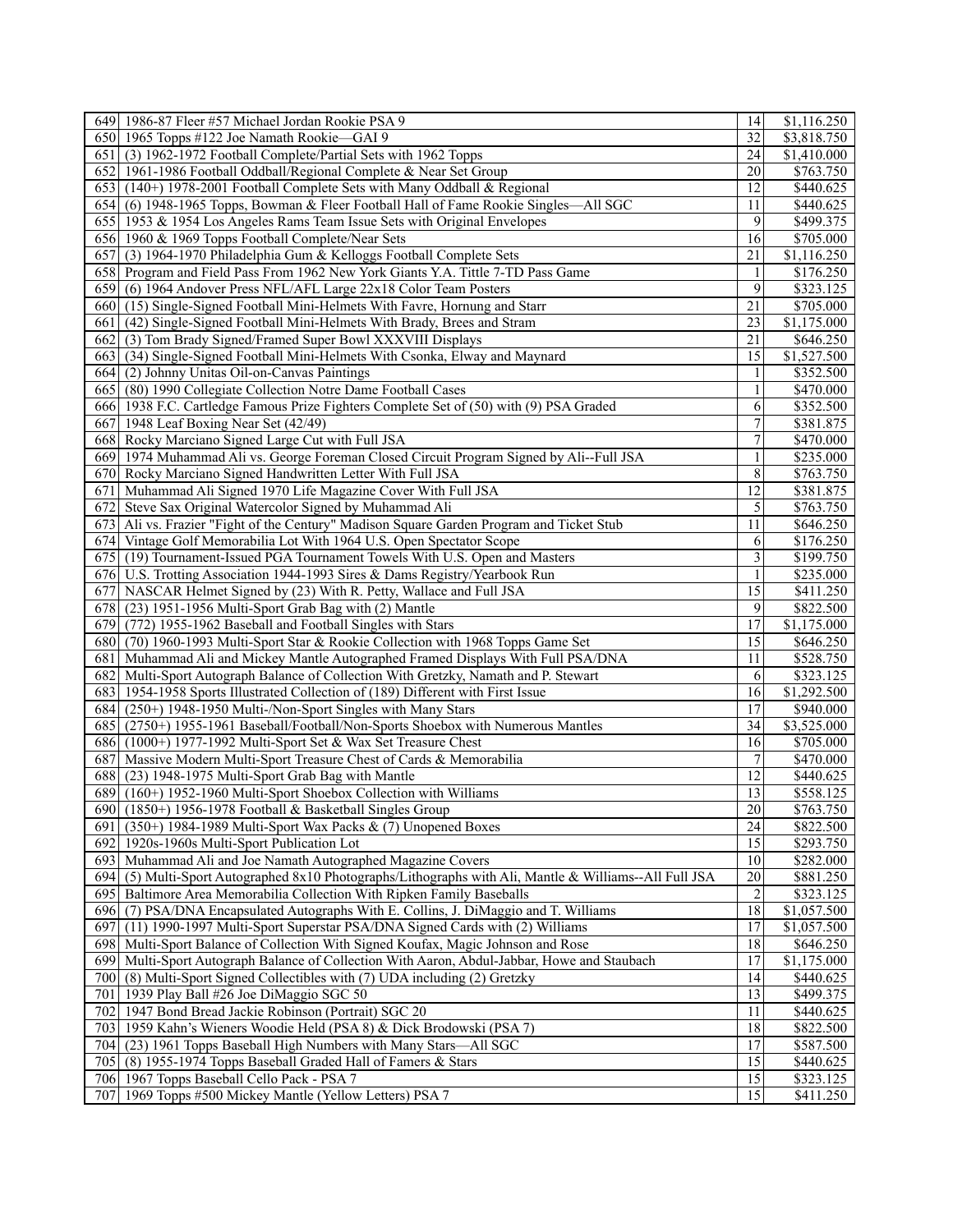|                  | 708 1959 World Series Game 1 Comiskey Park Full Ticket For Koufax's 1st WS Appearance - PSA 6                                               | $\overline{c}$          | \$246.750             |
|------------------|---------------------------------------------------------------------------------------------------------------------------------------------|-------------------------|-----------------------|
| 709              | 1965 World Series Game 1 Metropolitan Stadium Full Ticket - PSA 9                                                                           | $\theta$                | \$0.000               |
|                  | 710 1979 World Series Game 7 Memorial Stadium Full Ticket - PSA 7                                                                           |                         | \$235.000             |
|                  | 711   1902-11 W601 Sporting Life Philadelphia Athletics Team Composite                                                                      | 11                      | \$246.750             |
|                  | 712 1910 Ty Cobb Baseball Magazine Premium                                                                                                  | 7                       | \$188.000             |
|                  | 713 1930s Diamond Dust Baseball Punchboard Game                                                                                             |                         | \$117.500             |
|                  | 714 (5) Interesting 1939 Baseball Centennial Items with Charms & Pins                                                                       | 4                       | \$152.750             |
|                  | 715 (5) "Who's Who in Major League Baseball" Books With 1933 Hardbound 1st Edition                                                          | 3                       | \$141.000             |
|                  | 716 1953 "Blazin' One In" Statue by Clem Spampinato                                                                                         | 4                       | \$152.750             |
|                  | 717 1950 Leo Egan Boston Braves Calendar with Ted Williams                                                                                  | $\mathbf{1}$            | \$117.500             |
|                  | 718 (4) 1954 Dan-Dee Potato Chips Singles with Doby & Bauer                                                                                 | 6                       | \$235.000             |
|                  | 719 1959 Fleer Ted Williams & 1961 Golden Press Complete Sets                                                                               | 21                      | \$646.250             |
| 720              | (6) Alymer Lead Baseball Figurines With Cobb, Clemente and Ruth                                                                             | $\overline{\mathbf{c}}$ | \$129.250             |
| 721              | 1960 Nu-Card Baseball Hi-Lites Complete Set (72/72)                                                                                         | 19                      | \$763.750             |
|                  | 722 (45) 1963-1971 Baseball Yearbooks/Scorecards with Washington Emphasis                                                                   | 12                      | \$411.250             |
|                  |                                                                                                                                             |                         |                       |
|                  | 723   1963 Bazooka All-Time Greats Four-Card Uncut Strip with Ruth                                                                          | $\theta$                | \$0.000               |
|                  | 724 Early 1960s Major League Baseball Mini Pennant Chain of Both Leagues                                                                    | 1                       | \$117.500             |
|                  | 725 1964 & 1971 Topps Coins Complete Sets                                                                                                   | 22                      | \$705.000             |
|                  | 726 1968 St. Louis Cardinals World Series Press Pin                                                                                         | 1                       | \$117.500             |
| 727              | Baltimore Orioles/Natty Boh Barroom Sign                                                                                                    | 15                      | \$381.875             |
| 728              | Baltimore Orioles Rookie Card Lot With Ripken, Palmer and Murray                                                                            | 11                      | \$587.500             |
| 729              | (10) 1964-1986 New York Mets Publications & Tickets with World Series                                                                       |                         | \$176.250             |
| 730              | (3) 1977 Baseball Food Sets & Complete Boxes                                                                                                |                         | \$117.500             |
| 731              | (28) Mitchell & Ness Throwback Pennants With Large Yankees Concentration                                                                    | 1                       | \$117.500             |
|                  | 732 (600) 2007 Topps #BOS1 Daisuke Matzusaka Rookie Cards                                                                                   | $\mathbf{0}$            | \$0.000               |
|                  | 733 1935 Washington Senators Team-Signed Ball With Harris and Full JSA                                                                      |                         | \$117.500             |
|                  | 734 1957 Washington Senators Team-Signed Ball With Killebrew and Full JSA                                                                   | 11                      | \$293.750             |
|                  | 735 1963 San Francisco Giants Team-Signed Ball With Mays, Cepeda and Full JSA                                                               | $\boldsymbol{0}$        | \$0.000               |
|                  | 736 1993 Minnesota Twins Team-Signed Ball With Puckett, Winfield and Full JSA                                                               | 5                       | \$164.500             |
|                  | 737 1990 World Champion Cincinnati Reds Team-Signed Ball With Davis, Rijo and Full JSA                                                      | 13                      | \$440.625             |
|                  | 738 1971 World Champion Pittsburgh Pirates Signed Reunion Ball & Bat With Stargell                                                          | 7                       | \$323.125             |
| 739              | Nellie Fox Signed J.D. McCarthy Postcard-BVG/JSA Authentic                                                                                  | 3                       | \$164.500             |
| 740              | Casey Stengel Lot of (4) Autographs                                                                                                         | 5                       | \$176.250             |
| 741              | Ted Williams Signed Moxie Root Beer Tin Sign                                                                                                | 9                       | \$211.500             |
|                  | 742 1975 Sporting News Cover with (6) Signatures including Williams—Full JSA                                                                | 5                       | \$188.000             |
|                  | 743 (10) 1984 National ALS Signed Cachets with DiMaggio & Steinbrenner                                                                      | 13                      | \$411.250             |
|                  | 744 Multi-Signed 8-1/2 x 11 Sports Illustrated Photo Signed by Jeter, Martinez & Rivera--Full JSA                                           | 16                      | \$470.000             |
| 745              | Baltimore/Washington Baseball Collection With Orioles Banner and Signed Photos                                                              | 15                      | \$528.750             |
|                  | 746 Baltimore Orioles Photos and Baseball Autograph Lot                                                                                     | 5                       | \$223.250             |
|                  | 747 (6) Early-1900s Baseball and Football Team Photographs                                                                                  | $\mathbf{0}$            | \$0.000               |
|                  | 748 (74) 1910s-1990s Multi-Sport Advertising/Endorsement Items with Williams Root Beer Sign                                                 | 28                      | \$940.000             |
|                  | 749 (2) Super Bowl VIII Full Tickets                                                                                                        | $13$                    | \$323.125             |
|                  | 750 Super Bowl X and XI Ticket Stubs                                                                                                        | $\overline{2}$          | \$129.250             |
|                  | 751 1976 Franklin Mint & 1995 Highland Mint Silver Coin Sets                                                                                | $\overline{22}$         | \$881.250             |
|                  | 752 (8) Philadelphia Eagles Team-/Single-Signed Full Pennants                                                                               | 6                       | \$152.750             |
|                  |                                                                                                                                             | $\overline{17}$         |                       |
| 753              | 1990 Pro Set Super Bowl MVP Autographed Near Set of (22/24) with (2) Rice<br>Marino/Smith/Rice Signed and Framed Limited Edition Photograph |                         | \$440.625             |
| 754 <sup> </sup> |                                                                                                                                             | 5                       | \$246.750             |
|                  | 755 New England Patriots Super Bowl Ring Trio Lucite Display                                                                                | 6                       | \$211.500             |
|                  | 756 1967 Postcard Signed by (13) College Basketball Greats With Unseld and Full PSA/DNA                                                     | $\overline{2}$          | \$129.250             |
| 757              | (10) 1957-1986 Basketball Rookie & Second Year Cards with Bird/Erving/Magic and Cousy                                                       | 11                      | \$352.500             |
|                  | 758 1986-87 Fleer #57 Michael Jordan Rookie PSA 8                                                                                           | 14                      | $\overline{$}587.500$ |
| 759              | Ali Decanter and DiMaggio Danbury Mint Figurine                                                                                             | 3                       | \$152.750             |
|                  | 760 Muhammad Ali Single-Signed Baseball With Full JSA                                                                                       | $\overline{7}$          | \$258.500             |
| 761              | (15) Vintage Multi-Sport Equipment Collection with Hockey Ensemble                                                                          | $\overline{7}$          | \$246.750             |
|                  | 762 Sidney Crosby Signed Winter Classic Pittsburgh Penguins Jersey -- Full JSA                                                              | 14                      | $\overline{$499.375}$ |
| 763              | Eclectic Golf Souvenirs Lot With Tiger Woods Victories Display and JFK Tees                                                                 | 5                       | \$152.750             |
|                  | 764 1991 "Scenes from the Tour" Golf Telescope Display Box Signed by (5) including Stewart & Nicklaus                                       | $\boldsymbol{2}$        | \$129.250             |
|                  | 765 Large Framed "Legends of the Game" Golf Artwork                                                                                         | $\,8\,$                 | \$646.250             |
|                  | 766 1910s-1930s Sporting Goods Catalogs and "How-To" Guides                                                                                 | $\overline{6}$          | \$246.750             |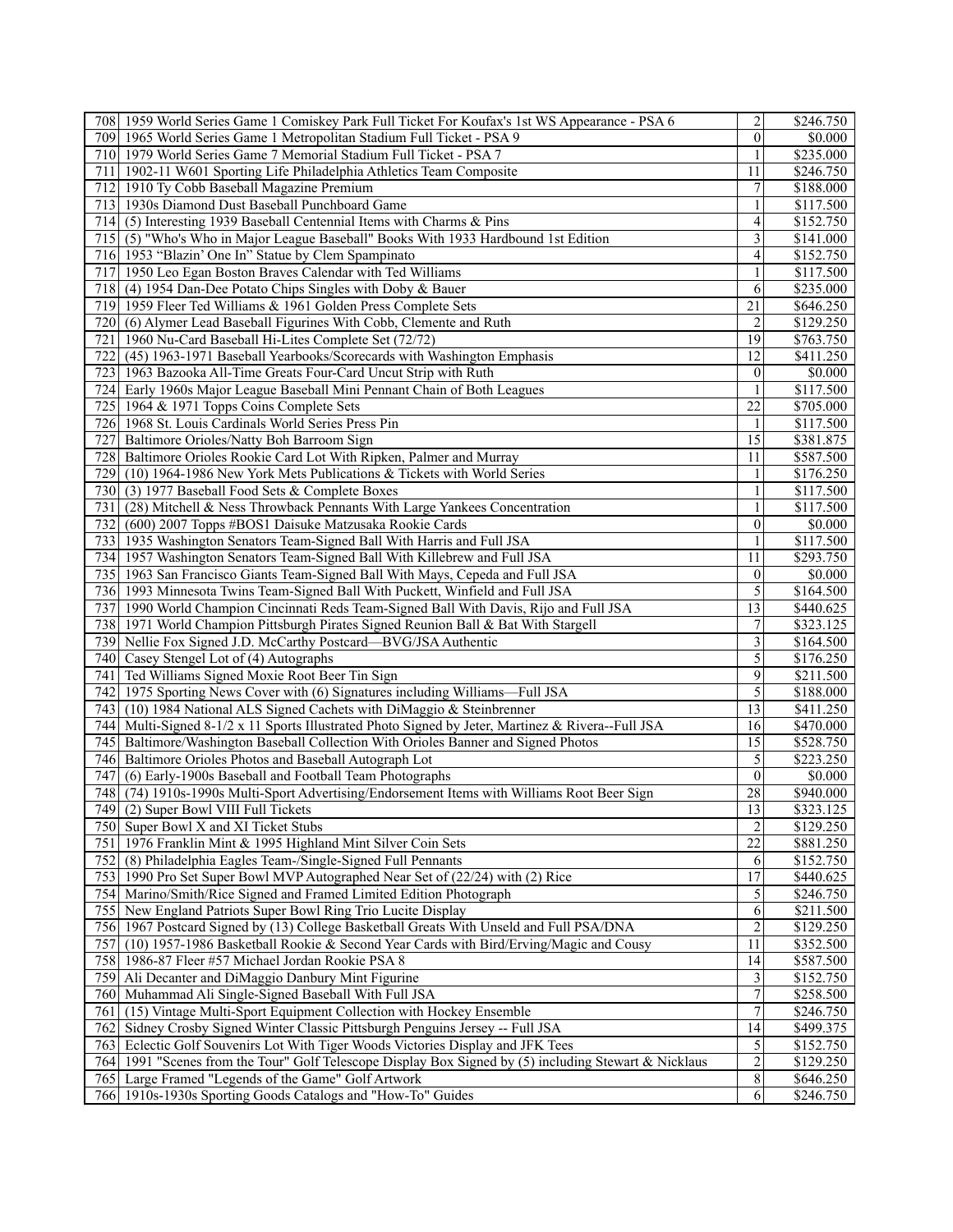| 767 Florence Griffith-Joyner Signed USA Olympics Jacket With Full JSA                             | 9               | \$199.750               |
|---------------------------------------------------------------------------------------------------|-----------------|-------------------------|
| Jimmie Johnson Signed Race-Used Steering Wheel - PSA/DNA<br>7681                                  | $\mathbf{1}$    | \$176.250               |
| 769 (19000+) 1980s-1990s Multi-Sport Singles Collection with Many Rookies & Stars                 | 20              | \$411.250               |
| Circa 1860s David Farragut CDV - SGC 20<br>7701                                                   | $\theta$        | \$0.000                 |
| 1940 Goudey First Column Defenders PSA Graded Set of (24) Cards - #4 on Registry<br>771           | 12              | \$499.375               |
| 772 (111) 1940s-1960s Movie Star & Personality Exhibits                                           | 2               | \$188.000               |
| 773 Richard Nixon Signed and Personalized 8x10 Photograph With Full JSA                           | $\overline{c}$  | \$188.000               |
| 774 (220+) 1960s-1970s Comic Book Collection                                                      | 16              | \$587.500               |
| 775   2009 Upper Deck Mystery Cuts William Westmoreland Auto 1/1                                  | 3               | \$141.000               |
| 776 1909 World Series Opening Game Panoramic Photograph Supplement Display with Cobb & Wagner     | 14              | \$940.000               |
| 777<br>Early 1900s Billiard Stars 45x16 Promotional Panoramic                                     | 9               | \$211.500               |
| 778 <sup> </sup>                                                                                  | $\mathbf{0}$    | \$0.000                 |
| Original RFK Stadium George Case 10' x 3' Ring of Stars Sign                                      | $\overline{15}$ |                         |
| 779 <br>Griffith/RFK Stadium Lot With Locker Room Signs and (4) Wooden Chairs                     |                 | \$323.125               |
| 780 Baltimore Orioles Memorial Stadium Era Lot of (6)                                             | 12              | \$705.000               |
| 781 Japanese "Good Luck" Battle Flag - Signed by Soldiers                                         | 10              | \$470.000               |
| 782 1956 Topps Baseball Complete Set (340/340) with Both Checklists                               | 13              | \$1,645.000             |
| 783 (23) 1910-1971 Washington Senators Team/Near Sets with Extra Singles                          | 14              | $\overline{$1,175.000}$ |
| 784 (63) 1933-1971 Washington Senators Yearbooks & Programs                                       | 8               | \$646.250               |
| 785 Amazin' 1962-2009 New York Mets Yearbook Run of (97) with Revised and Variations              | 9               | \$1,057.500             |
| 786 (8) 1925-31 W590 Strip Card Singles with Gehrig & Johnson                                     | 16              | \$940.000               |
| 787 1941 Play Ball #24 Dutch Leonard SGC 88                                                       | $\overline{2}$  | \$246.750               |
| 788 1941 Play Ball #70 Bill Dickey (PSA 6.5) and #72 Lefty Gomez (PSA 5)                          | 11              | \$587.500               |
| 789 1930s-1950s World Series/All-Star Game Ticket and Program Lot of (10)                         | 11              | \$763.750               |
| 790 New York Yankees 1990s-2000s Lot of (75) Postseason Tickets/Stubs                             | 7               | \$470.000               |
| 791<br>(63) 1945-1963 Vintage Football Annuals                                                    | 14              | \$381.875               |
| 792 (1200+) 1953-1991 Baseball & Basketball Singles with (35) Extra Complete Sets                 | 19              | $\overline{$}1,057.500$ |
| 793 (32) 1983-1986 Star Basketball Sets with Complete 1984-1985 Including Several Early Jordan    | 27              | \$3,231.250             |
| 794 1972 Topps #310 Roberto Clemente IA Signed Card – PSA/DNA                                     | 4               | \$2,115.000             |
| 795 (420+) Autographed Baseball Cards with (90) Hall of Famers & Many Superstars including Mantle | $\overline{35}$ | \$2,937.500             |
| 796 (1275+) 1970s-1990s Multi-Sport Signed Cards with (300+) Hall of Famers                       | 24              | \$1,645.000             |
| 797<br>(200+) Signed Football Cards with (121) Hall of Famers--Loaded                             | 28              | \$1,057.500             |
| 798 Perez-Steele Great Moments Complete Set with (42) Signed Including Mantle & Williams          | 12              | \$1,116.250             |
| 799 First (11) Perez-Steele Hall of Fame Postcard Sets with (67) Signed                           | 30              | \$2,585.000             |
| 800 (73) Signed Yellow Hall of Fame Plaque Cards with DiMaggio, Mantle & Paige                    | 24              | \$2,820.000             |
| 801                                                                                               | 13              |                         |
| (31) Autographed Baseball Caps & Flats Collection with Waner Brothers                             |                 | \$646.250               |
| 802<br>(2) Multi-Signed Hall of Fame Baseballs With T. Williams, Spahn and Full JSA               | 7               | $\overline{$}587.500$   |
| 803 Single-Signed Collection of (11) Baseballs and (5) Bats With Aaron, Mays and T. Williams      | 18              | \$822.500               |
| 804 Boston Red Sox Single-Signed Autograph Collection of (21) with World Series Concentration     | 9               | \$528.750               |
| 805 (83) Multi-Sport Autographed Balls & Flats with Grove, Mantle & Puckett                       | $\overline{13}$ | \$705.000               |
| 806 1959 A.L. Champion Chicago White Sox Team-Signed Baseball With Aparicio, Fox and Full PSA/DNA | 19              | \$1,175.000             |
| 807 (3) 1940s-1950s Multi-Signed Baseballs With D. Dean and Newhouser                             | 10              | \$411.250               |
| 808 (4) 1946-1963 Seattle Rainiers Team-Signed Baseballs                                          | $\overline{2}$  | \$246.750               |
| 809 (3) Multi-Signed Theme Balls With Griffeys and Jeter/A-Rod                                    | 14              | \$646.250               |
| 810 (4) Multi-Signed Baseballs With 1998 and 2000 A.L. All-Stars                                  | 13              | \$381.875               |
| 811 (12) 1970-2003 Montreal Expos Team-Signed Baseballs with Marshall                             | 14              | \$587.500               |
| 812 (33) Single-Signed Baseballs With Aaron, Mays and Jeter                                       | 20              | \$881.250               |
| 813 (43) Single-Signed Baseballs With Aaron, Mathews and Spahn                                    | 25              | $\overline{1,880.000}$  |
| 814 (50) Signed Baseballs With Many Older Players                                                 | 20              | \$822.500               |
| 815 1930 Ty Cobb Signed Personal Check With Full JSA                                              | 18              | \$1,292.500             |
| 816 1937 A.L. All-Star Photograph Signed by (5) With DiMaggio, Greenberg and Full JSA             | 16              | \$881.250               |
| 817 J. DiMaggio/Mantle Dual Signed Picture With Full JSA                                          | 15              | \$587.500               |
| 818 (4) Iconic Baseball Autographed Items with Mantle & T. Williams                               | 15              | \$705.000               |
| 819 Yankees/Giants Autograph Lot of (5) With J. DiMaggio and Hubbell                              | 17              | \$705.000               |
| 820 (23) Signed Perez-Steele Postcards With (5) Mantle and (5) Mays                               | 26              | \$1,997.500             |
| (9) Signed New York Yankees World Series Tickets With Jeter and (2) Steinbrenner<br>821           | 14              | \$528.750               |
| 822 (1050) 1952-1982 Signed Baseball Cards with Many Deceased                                     | 18              | \$1,762.500             |
| 823 (99) Single-Signed Baseball Cachets & Hall of Fame Induction Photos                           | 18              | \$646.250               |
| 824 (3) Multi-Signed Boston Red Sox Items Including 2004 Bat With Ortiz and Ramirez               | $\,8$           | \$258.500               |
| 825 Single & Multi-Signed Boston Red Sox Jersey Lot of (7) with Daisuke                           | 10              | \$293.750               |
|                                                                                                   |                 |                         |